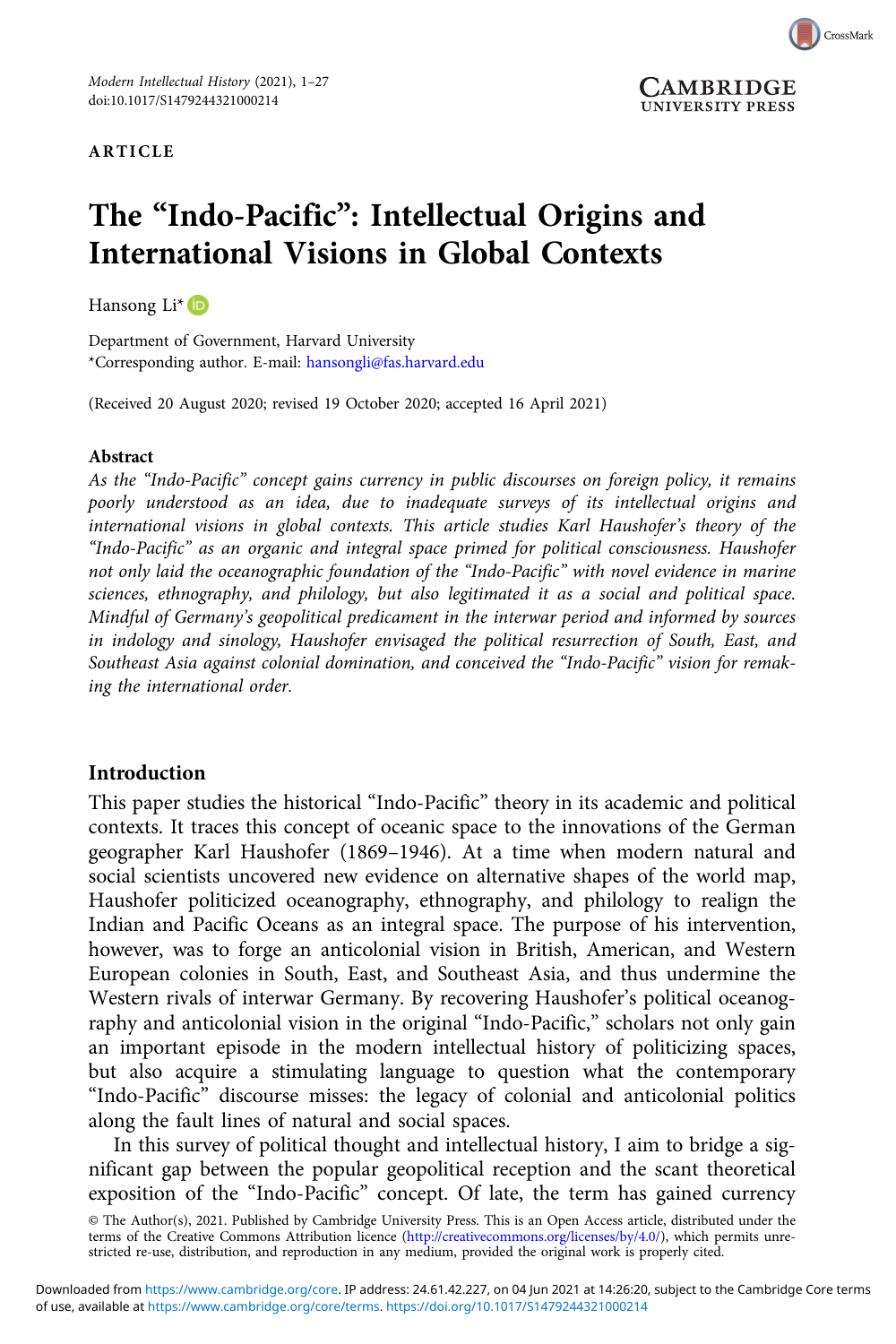amongst observers and practitioners of foreign policy. Shinzo Abe referred to the integration of the Indian and Pacific Seas in his 2007 "Confluence of the Two Seas" address to the Parliament of India, and his 2016 "Toward a Free and Open Indo-Pacific" speech in Kenya. Two years later, the United States responded by renaming its "Pacific Command" the "Indo-Pacific Command."<sup>1</sup> These rhetorical moves, however, have not yet provoked any serious academic discussion of the genesis, structure, and evolution of the "Indo-Pacific" concept. In academic circles, political scientists rely on secondary scholarship to trace the origin of the "Indo-Pacific" to the Weimar Republic, but they fall short of explaining what the "Indo-Pacific" really was in its early formulations.<sup>2</sup> As a result, the past of the "Indo-Pacific" remains a dull fact without substance. Historians, on the other hand, draw on richer sources to explore Haushofer's intellectual legacy in German and Japanese geopolitical thought. In particular, recent scholarship seeks to uncover the confluence of German space theories and pan-Asianist ideas.<sup>3</sup> Even so, no focused exposition of Haushofer's "Indo-Pacific" is yet available. Furthermore, historians have paid attention to Japan but neglected Haushofer's larger vision for the Indian and Pacific Oceans, especially India and China. As a result, the idea of a resurrected "Indo-Pacific" comprising anticolonial forces in India, China, and Southeast Asia remains unexplored. Overall, whereas contemporary commentaries suffer from an exiguous understanding of Haushofer's spatial theory, historians have yet to intervene to unravel the intellectual origins of the "Indo-Pacific."

<sup>&</sup>lt;sup>1</sup>Shinzo Abe, "Confluence of the Two Seas: Speech by H.E. Mr. Shinzo Abe, Prime Minister of Japan at the Parliament of the Republic of India" (二つの海の交わり:インド国会における安倍総理大臣演説), Ministry of Foreign Affairs of Japan, New Delhi, India, 22 Aug. 2007. Abe appropriates Swami Vivekananda's line, "the different streams, having their sources in different places, all mingle their water in the sea," in Swami Vivekananda, Complete Works, with an Index (Almora, 1915), p. 2; "Addresses at the Parliament of Religions, Chicago 11th September, 1893." The rest of the quote is: "so, O Lord, the different paths which men take through different tendencies, various they they appear, crooked or straight, all lead to thee." "Address by Prime Minister Shinzo Abe at the Opening Session of the Sixth Tokyo International Conference on African Development" (TICAD VI 開会に当たって・安倍晋三日本国総 理大臣基調演説), Ministry of Foreign Affairs of Japan, Nairobi, Kenya, 27 Aug. 2016. Department of Defence of the Australian Government, Defence White Paper (Canberra, 2013), passim. United States Department of State, A Free and Open Indo-Pacific: Advancing a Shared Vision (Washington, DC, 4 Nov. 2019).

<sup>&</sup>lt;sup>2</sup>Gurpreet S. Khurana, "Security of Sea Lines: Prospects for India-Japan Cooperation," Strategic Analysis 31/1 (2007), 139–53; Teruaki Aizawa et al., eds., Kaiyō anzen hoshō jōhō kihō 海洋安全保障情報季報 (From the Ocean) 13 (2016); Timothy Doyle and Dennis Rumley, The Rise and Return of the Indo-Pacific (Oxford, 2020), 29, 33–4, 39, 43. Doyle and Rumley's contribution is long overdue and much welcome, and yet disappointing, from the inversion of Xi Jinping's first and last names at 147, 150, 193, to their excessive reliance on outdated Haushofer scholarship—notably A. Dorpalen, The World of General Haushofer (New York, 1942)—and outright inaccurate interpretations of Haushofer, e.g. H. Herwig, The Demon of Geopolitics (Lanham, 2016) at 29–30. See also Christian W. Spang, "The Demon of Geopolitics: How Karl Haushofer 'Educated' Hitler and Hess by Holger H. Herwig," Central European History 52/3 (2019), 542–4. <sup>3</sup>

<sup>&</sup>lt;sup>3</sup> Akihiko Takagi, "Japanese Nationalism and Geographical Thought," Geopolitics 3/3 (1998), 125-39; Keiichi Takeuchi, "Japanese Geopolitics in the 1930s and 1940s," in K. Dodds and D. Atkinson, eds., Geopolitical Traditions (London, 2000), 72–92. Christian W. Spang, Karl Haushofer und Japan (Munich, 2013).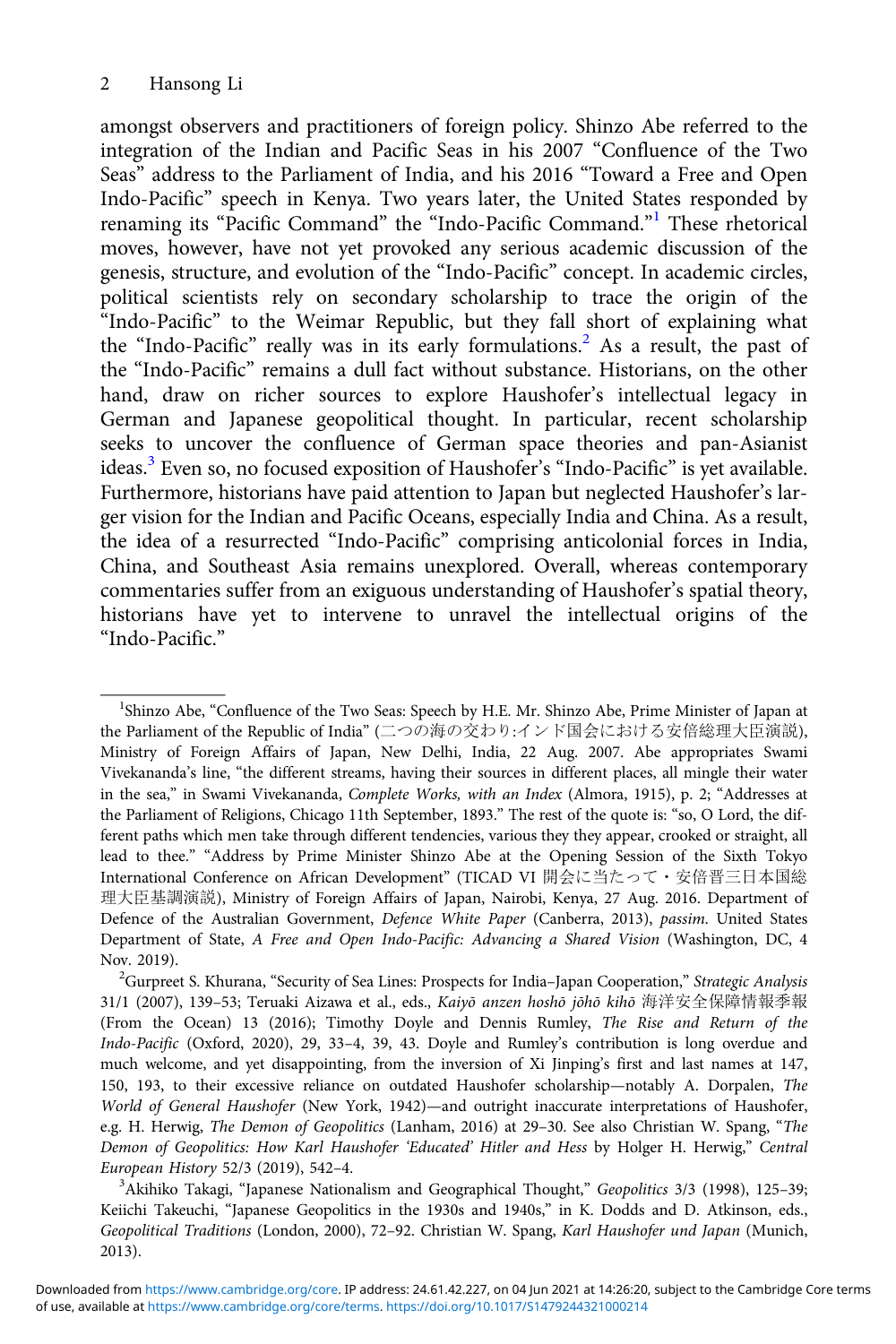To understand the texture and structure of the original "Indo-Pacific" theory, it is necessary to consider the social, political, and intellectual contexts of Karl Haushofer. Born in Munich the eldest son of economist Max Haushofer Jr, Haushofer received a Gymnasium education and served the Bavarian Army in the late 1880s. After training and teaching at the Bavarian War Academy, he undertook a global journey that changed the trajectory of his career. Urged and assisted by his activist wife Martha Haushofer, he served as a military observer in Japan from February 1909 to June 1910. $4$  On his journey to the East, Haushofer also eyewitnessed the social and political situations in British India, Ceylon, Singapore, and Hong Kong. Upon his return, Haushofer embarked on political-geographic studies, first on Japan, then broadly on global geopolitics. And upon his retirement as major general in the pivotal year of 1919, Haushofer met Rudolph Hess and, through him, Adolf Hitler. In spite of the slim link between Haushofer's theories and Nazi foreign policies, Haushofer is today remembered chiefly for his controversial associations with the Third Reich, as well as his son Albrecht's involvement in the 20 July plot to assassinate the Führer. In the 1920s–1930s, however, Haushofer tried to be both a patriotic strategist and an international visionary. And it is this Haushofer that sought to integrate the Indian and Pacific Oceans to galvanize Asian anticolonialism as a maritime route out of Germany's geopolitical predicament.

Indeed, Haushofer's "Indo-Pacific" theory emerged and matured in the 1920s– 1930s, as a prescription for Germany and a vision for world politics, prior to the formation of the Third Reich's foreign policy. Haushofer presented a fully fledged, if not systematic, idea of the "Indo-Pacific" in the Geopolitics of the Pacific Ocean. The concept reappeared in the Building Blocks of Geopolitics, Geopolitics of Pan-Ideas, and German Cultural Politics in the Indo-Pacific Space.<sup>[5](#page--1-0)</sup> In this paper, I reconstruct Haushofer's own account of the "Indo-Pacific" concept in his major treatises on political oceanography, especially the Pacific Ocean. The subtitle of the 1924 text—"studies on the interrelations between geography and history" bespeaks Haushofer's method and purpose. Haushofer aimed to offer an alternative account of historical patterns grounded in political geography and oceanography rather than artificial borders based on historically contingent divisions of norms, religions, and institutions. As his paeans to Georg Forster, Georg Christoph Lichtenberg, and Alexander von Humboldt in both Pacific Ocean and Indo-Pacific Space make clear, Haushofer placed himself forthright into the tradition of "geo-historical" thought on customs and mores from early modern natural jurisprudence that ran from the Enlightenment to nineteenth-century German political theory.<sup>[6](#page--1-0)</sup>

<sup>6</sup>Haushofer, Geopolitik des Pazifischen Ozeans, 10; Haushofer, Deutsche Kulturpolitik im indopazifischen Raum, 22, Appendix, Figures 5, 11; Isaac Nakhimovsky, The Closed Commercial State (Princeton, 2011);

<sup>&</sup>lt;sup>4</sup>Spang, Karl Haushofer und Japan, 92; Christian Spang, "How Reliable Is Wikipedia 18 Years after Its Establishment? A Comparative Look at Various Language Entries on Karl Haushofer," Outside the Box: A Multi-lingual Forum 9/1 (2019) 35-47, at 35.

<sup>&</sup>lt;sup>5</sup>Karl Haushofer, Geopolitik des Pazifischen Ozeans: Studien über die Wechselbeziehungen zwischen Geographie und Geschichte: Mit sechzehn Karten und Tafeln (Berlin, 1924); Haushofer, "Geopolitik und Kaufmann," in Karl Haushofer, Erich Obst, Hermann Lautensach, and Otto Maull, eds., Bausteine zur Geopolitik (Berlin-Grunewald, 1928), 270–85, at 281–2; trans. Hajime Tamaki (玉城肇), Chi seiji manabu no kiso ri 地政治學の基礎理論 (Tokyo, 1941). Karl Haushofer, Geopolitik der Pan-Ideen (Berlin, 1931); Haushofer, Deutsche Kulturpolitik im indopazifischen Raum (Hamburg, 1939).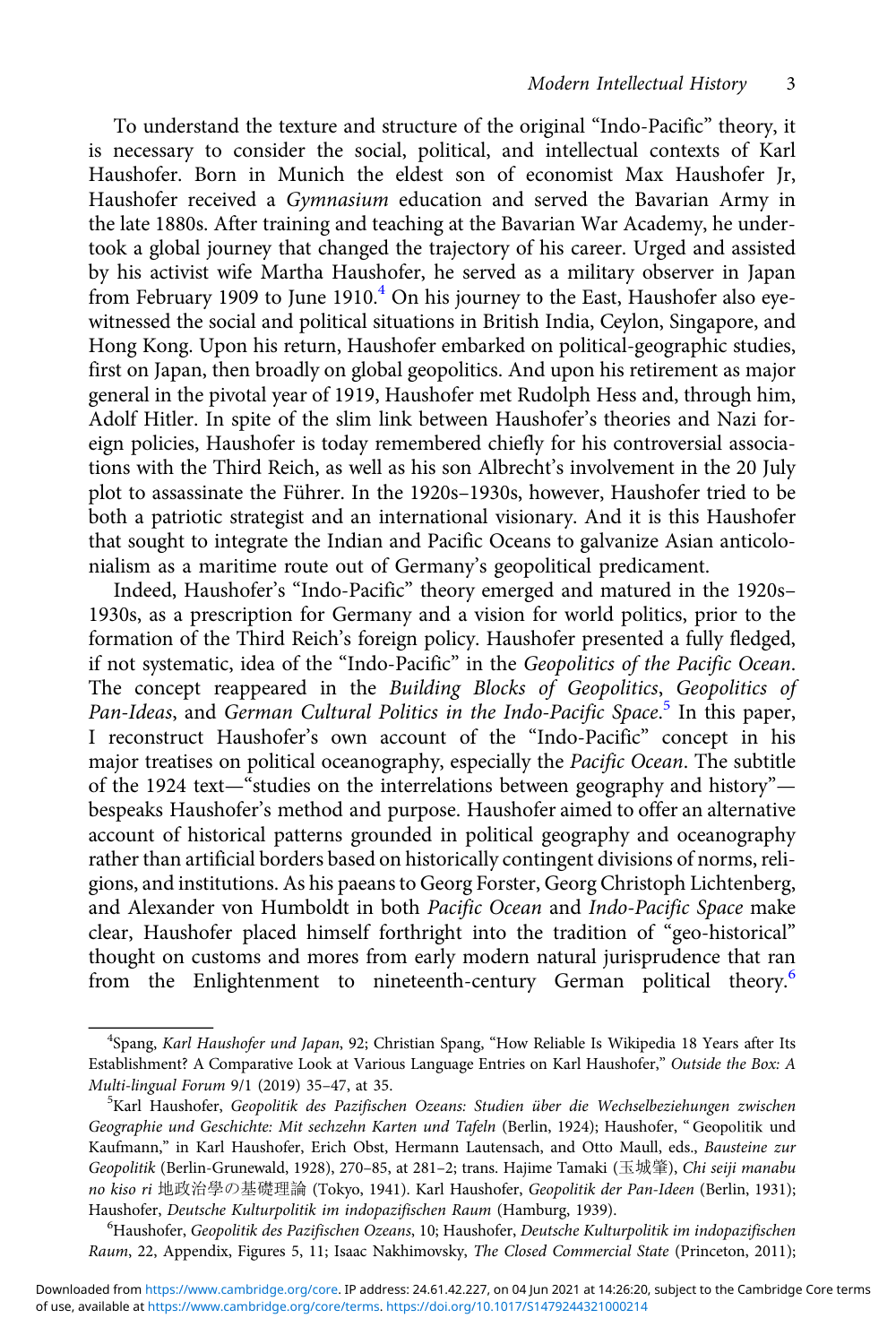Haushofer considered Germany's "Middle European" geography, in contrast to the "Atlantic and the Pacific," a major impediment to political growth.<sup>[7](#page--1-0)</sup> Of course, the anxiety over a landlocked geography unfavourable to global commerce is a recurring motif in modern German political thought. But Haushofer's ambition was to offer a novel theorization of this historical concern, hence a new answer to the old question. In this sense, he constructed the "Indo-Pacific" theory in search of a place for landlocked Germany in the maritime space between states. Yet Haushofer's "Indo-Pacific" theory went beyond the Weimar political agenda to call for a global anticolonial vision. Eager to build an international "Indo-Pacific" strategy, Haushofer sailed to broader temporal and spatial horizons. He not only legitimated the spatial integration of the Indian and Pacific Oceans in virtue of their oceanographical linkage, but argued that the "Indo-Pacific" space was primed for political selfconsciousness, especially in the light of nascent anticolonial movements. Accordingly, the political resurrection of nations along the "Indo-Pacific" maritime belt would subvert Anglo-American and Western European colonial domination, and in this way remake the international order.

Haushofer endowed significant normative force in the "Indo-Pacific" as he leveraged the concept for an anticolonial vision. Thus I argue that the "Indo-Pacific" is a substantive theory, whereas a more notorious concept such as Lebensraum remains largely rhetorical in Haushofer's political thought. At the same time, the ambition of the "Indo-Pacific" vision compelled Haushofer to expand his sources and upgrade his methods. Consequently, Haushofer deployed a rich layer and a wide array of evidence in oceanography, historical philology, and ethnography to make the case for the "Indo-Pacific" as one natural, social, and political space.

# The political oceanography of the "Indo-Pacific"

The first step to recover and rethink Haushofer's "Indo-Pacific" is to examine the architecture of his political oceanography. To preempt the charge of artifice and arbitrariness against the invention of the neologism "Indo-Pacific," Haushofer forewarned his critics that the union of the Indian and Pacific Oceans is more natural than their separation. He insisted that, in fact, it is the natural "Indo-Pacific" world that had been carved up by artificial and arbitrary borders. Of course, Haushofer, too, divided the global oceanic space. For instance, he defined the European Atlantic and the "Indo-Pacific" as natural "counterspaces." But what he meant by this term is not merely an "oceanic counterspace of a landmass separated

<sup>7</sup>Haushofer, "Geopolitik und Kaufmann," 283. Haushofer believed that geo-oceano-politics might loosen the constraint on commerce in Middle Europe.

David Armitage, "The International Turn in Intellectual History," in D. M. McMahon and S. Moyn, eds., Rethinking Modern European Intellectual History (New York, 2014), 232–52; John Randolph, "The Space of Intellect and the Intellect of Space," in ibid., 212–31; Lauren Benton, A Search for Sovereignty: Law and Geography in European Empires, 1400–1900 (Cambridge, 2009); Annabel S. Brett, "The Space of Politics and the Space of War in Hugo Grotius's De iure belli ac pacis," Global Intellectual History 1/1 (2016), 33–60; Hansong Li, "The Space of the Sea in Montesquieu's Political Thought," Global Intellectual History (2018), DOI: [10.1080/23801883.2018.1527184](http://dx.doi.org/10.1080/23801883.2018.1527184); Jennifer Pitts, Boundaries of the International (Cambridge, MA, 2018). More recently and closely related, Joshua Derman, "Prophet of a Partitioned World: Ferdinand Fried, 'Great Spaces,' and the Dialectics of Deglobalization, 1929–1950," Modern Intellectual History (2020), DOI: 10.1017/S1479244320000190. <sup>7</sup>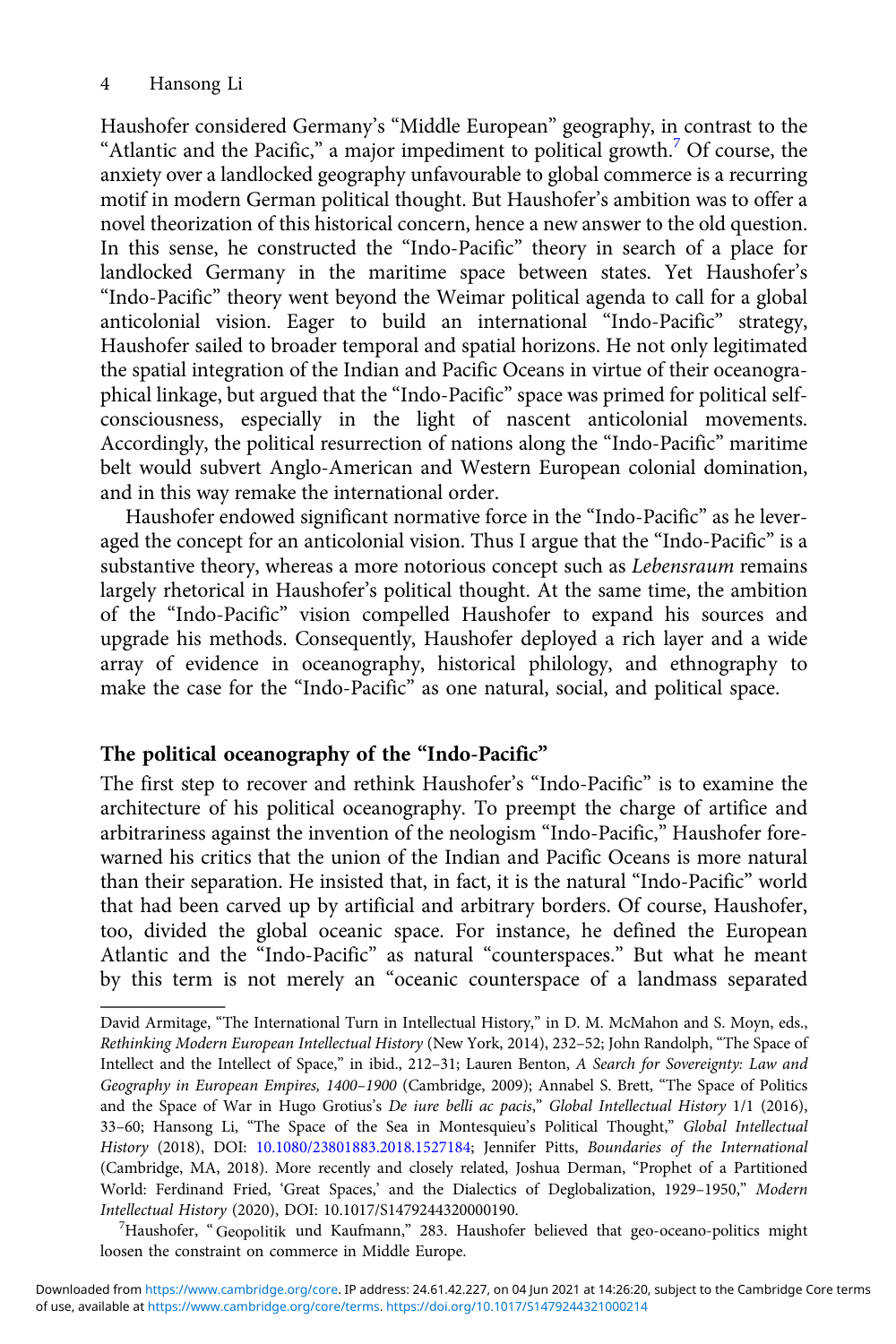only by a meridional ditch."<sup>[8](#page--1-0)</sup> Rather, he sought to demonstrate what a space *should* have been on the grounds of marine-biological and oceanographic evidence. In this case, "animal geography" (Tiergeographie) naturally separates the "Indo-Pacific" and the Atlantic oceans, whereas one continuous "life unit" (Lebenseinheit) spans the Indian and Pacific regions.<sup>[9](#page--1-0)</sup> That is why an artificial "Indo-Atlantic" space—even if it were forced upon the natural "Indo-Pacific" space by British, American, and European colonial powers—cannot last long.<sup>[10](#page--1-0)</sup> In this way, Haushofer leveraged the oneness of *animal life* to legitimate the reintegration of historically dispersed human life. The underlying theme is to redeem and restore nature: "animal geography"—the routes of fishes swimming from Madagascar to the Austroasiatic coasts—have more to teach political societies than international treaties. Later in Geopolitics of Pan-Ideas, Haushofer offered a historico-anthropological argument in support of the "animal-geography" thesis. He suggested that, at first, humans were all inclined to pacify their individual seas.<sup>[11](#page--1-0)</sup> Over time, societies legitimated the sociopolitical division of the sea through customs. Reversely, the redemarcation of the seas was a distinctly modern project. For it was then possible, in the age of modern oceanography, to reconstruct the original maritime space and reimagine the political lives of earlier, even earliest, times. In short, Haushofer placed the temporal priority and logical necessity of the modern "Indo-Pacific" in its continuity and antiquity.

After laying the natural foundation of the "Indo-Pacific" space, Haushofer deployed further oceanographic evidence to make it a social space. Crucially, Haushofer designated the "Indo-Pacific" a bounded "life realm" (Ökumene), and separated it from the "no-life realm" (Anökumene). He divided the two spaces along the "southern borders" set naturally by the permanent "good west winds" in the southern seas and the oceanic currents of Antarctica.<sup>[12](#page--1-0)</sup> According to Haushofer, these demarcations of the "purely oceanic dreamland of the southern border zone" are "more acceptable from a physical point of view," precisely because the winds and currents also determine the operations of human activities: sailing, steamship, and fleet routes, which in turn shape the contours of power in inter-national politics.<sup>[13](#page--1-0)</sup>

<sup>&</sup>lt;sup>8</sup>Haushofer, Geopolitik des Pazifischen Ozeans, Ch. 2 ("Raumbild des Grossen Ozeans nach Flächen, Grenzen und Lage"), 35: "so sehen wir den Gegenraum Europas, nicht nur den ozeanisch bestimmten Gegenraum einer nur durch einen meridionalen Graben getrennten Landmasse, mit dem Indischen Ozean zusammen eine in manchem verwandte Lebenseinheit bilden, wie ja auch der pazifische Küstentyp durch die Sundasee und das australasiatische Mittelmeer hinüber in den indischen Ozean greift, wie auch die Tiergeographie ein indo-pazifisches Verbreitungsgebiet dem atlantischen gegenüberstellt." <sup>9</sup>

<sup>&</sup>lt;sup>9</sup>Ibid. See also Haushofer, "Geopolitik und Kaufmann," 276. Across his multiple works, Haushofer defines the "Indo-Pacific" as a whole against the "Atlantic" or "Eur-Amerika."<br><sup>10</sup>Haushofer, *Geopolitik des Pazifischen Ozeans*, 161.<br><sup>11</sup>Haushofer, *Geopolitik der Pan-Ideen*, 53.<br><sup>12</sup>Haushofer's many oceanographic sour

a colleague of the great explorer of Antarctica Erich von Drygalski (1865–1949) at Ludwig-Maximilians-Universität München. Haushofer joined the faculty in 1921. Drygalski tought at Munich from 1906 until his death. During his tenure, his explorations also expanded to Spitsbergen, North America, and Asia.<br><sup>13</sup>Haushofer, Geopolitik des Pazifischen Ozeans, Ch. 13 ("Südseerand und Australasia"), 181: "Das wären

glaubhaftere Grenzen für die politische Ozeanographie, aus der physischen heraus eher annehmbar, weil mit großen Segel-, Dampferund Flottenwegen, also mit Machtlinien zusammenfallend."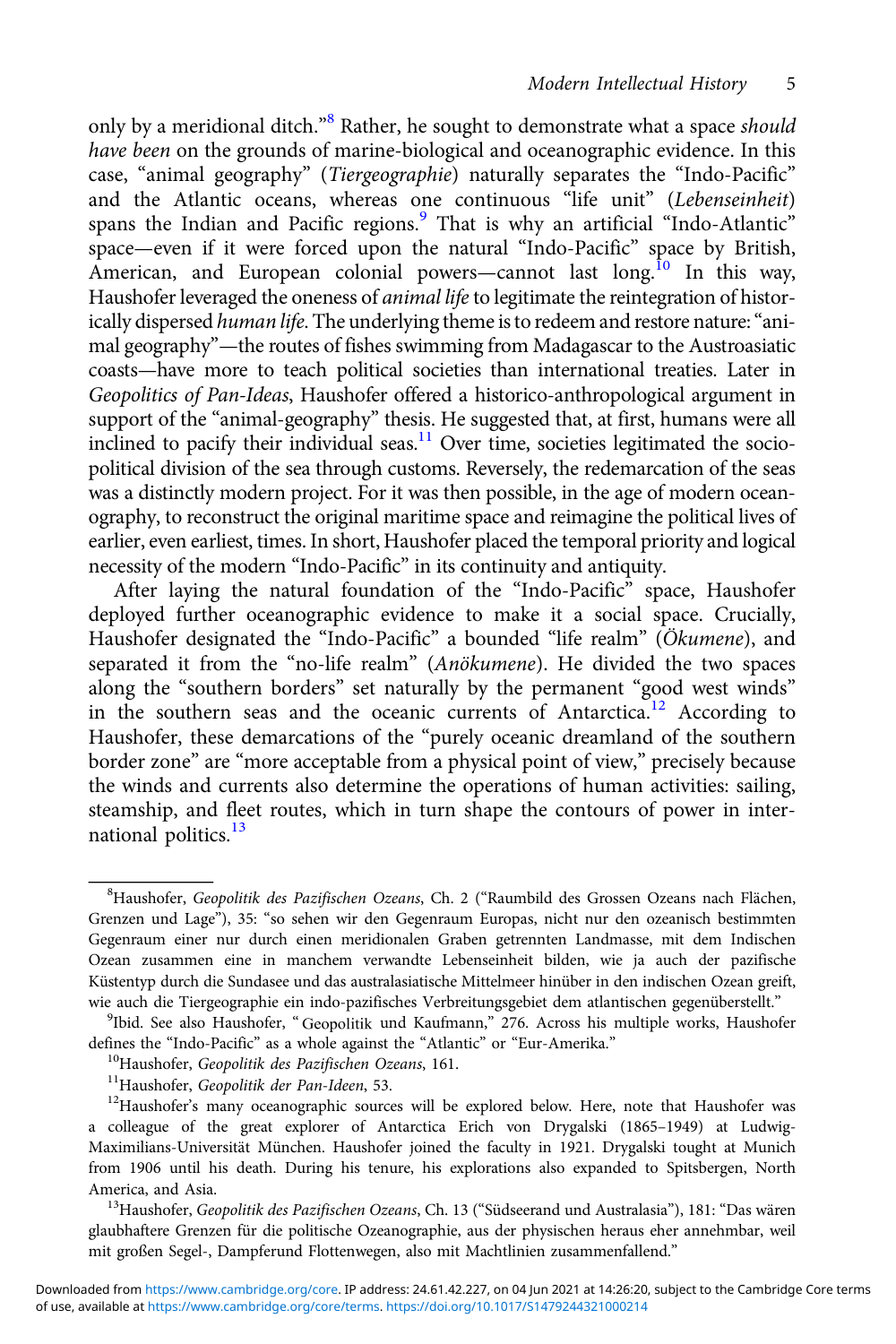It is worth noting that Haushofer deliberately chose the Greek-derived term Ökumene (οἰκουμένη)—language of the geophysical discipline of settlement geography that still remains in use by physical scientists today—over the strictly German Lebensraum—language of the humanistic political geography. No doubt a student of the popularizer of the term Lebensraum Friedrich Ratzel (1844–1904), Haushofer invoked the term throughout his writings. Elsewhere, he spoke not only of the pazifischen Lebensraum and the indischen Lebensraum, but also of the indo-pazifischen Lebensraum and the indopazifisch-ozeanischen Lebensraums.<sup>14</sup> Nevertheless, Haushofer's Lebensraum falls short of a coherent normative concept. Rather, the word was used loosely to form a motley of expressions. For instance, Haushofer rhetorically referred to the chinesische Lebensraum, even though he clearly believed in no such thing as one single "Chinese living space."<sup>15</sup> Therefore I argue that scholars grasp Haushofer's geopolitical thought better if they look beyond the Lebensraum (and its Japanese reception, 生存圏) as the key.<sup>16</sup> In fact, Haushofer's more ingenious theories of political space have been overshadowed by the notoriety of the Lebensraum. In the past two decades, scholars have laboured to debunk the myth that Haushofer's Lebensraum shaped the foreign policies of the Third Reich and its Japanese ally.<sup>17</sup> Here, I endorse that argument via a different route, by suggesting that Haushofer used Lebensraum as a generic, indefinite, and even promiscuous term. By contrast, his richer spatial thought lies in grander political visions, such as the "Indo-Pacific."

Haushofer's rhetorical method served the purpose of his intervention: to evoke a normative vision for the global space of international politics. To legitimate his political oceanography, Haushofer sought to mix the terminologies of the geosciences.

<sup>16</sup>Charles Kruszewski, "Germany's Lebensraum," American Political Science Review 34/5 (1940), 964–75; Y. Fukushima, "Japanese Geopolitics and Its Background," Political Geography 16/5 (1997), 407–21. This is by no means to deny the widely known presence of Ratzel's Politische Geographie (Munich and Leipzig, 1897) in Haushofer's thinking; on this old topic see Hans-Dietrich Schultz, "Friedrich Ratzel: Bellizistischer Raumtheoretiker mit Naturgefühl oder Vorläufer der NS-Lebensraumpolitik?", in Claus Deimel, Sebastian Lentz, and Bernhard Streck, eds., Auf der Suche nach Vielfalt: Ethnographie und Geographie in Leipzig (Leipzig, 2009), 125–42; H. Herwig, "Geopolitik: Haushofer, Hitler and Lebensraum," in Colin Gray and Geoffrey Sloan, eds., Geopolitics, Geography and Strategy (London and Portland, 1999), 226–49; Michael Heffernan, "Fin de Siècle, Fin du Monde? On the Origins of European Geopolitics, 1890–1920," in Dodds and Atkinson, Geopolitical Traditions, 27–51; Woodruff D. Smith, "Friedrich Ratzel and the Origins of Lebensraum," German Studies Review 3/1 (1980), 51–68; Harriet Wanklyn, Friedrich Ratzel (Cambridge, 1961), 36–40. Recently, Doyle and Rumley continue to see Haushofer as an extension of Ratzel, in e.g. *The Rise and Return of the Indo-Pacific*, 9. <sup>17</sup>The exclusive focus on *Lebensraum*, from Kruszewski to recent scholars, as Haushofer's spatial thought

is misleading. On this point, I endorse the myth-busting Othmar Plöckinger, Geschichte eines Buches: Adolf Hitlers "Mein Kampf" (Munich, 2002), 145; and David T. Murphy, "Hitler's Geostrategist? The Myth of Karl Haushofer and the 'Institut für Geopolitik'" (2014), The Historian 76/1 (2020), 1–25, at 16–17, as well as Christian W. Spang, "Revisiting Karl Haushofer at 150: A Critical Look at the Most Recent Biography," Outside the Box: A Multi-lingual Forum 9/1 (2019), 23–34, at 30; and Spang, "How Reliable Is Wikipedia," 36, that Haushofer's Lebensraum influence on Nazism is exaggerated.

<sup>&</sup>lt;sup>14</sup>Haushofer, Geopolitik des Pazifischen Ozeans, 51, 101, 106, 131, 160. For a slightly later invocation of the indopazifischen Lebensraum see Karl Haushofer, "Die Einheit der Monsunländer," in Haushofer et al., Bausteine zur Geopolitik, 106-17, at 106.

<sup>&</sup>lt;sup>15</sup>Haushofer, Geopolitik des Pazifischen Ozeans, 172. Haushofer's pattern of scattering the word Lebensraum throughout the book is best characterized by his own expression, "von Lebensraum zu Lebensraum."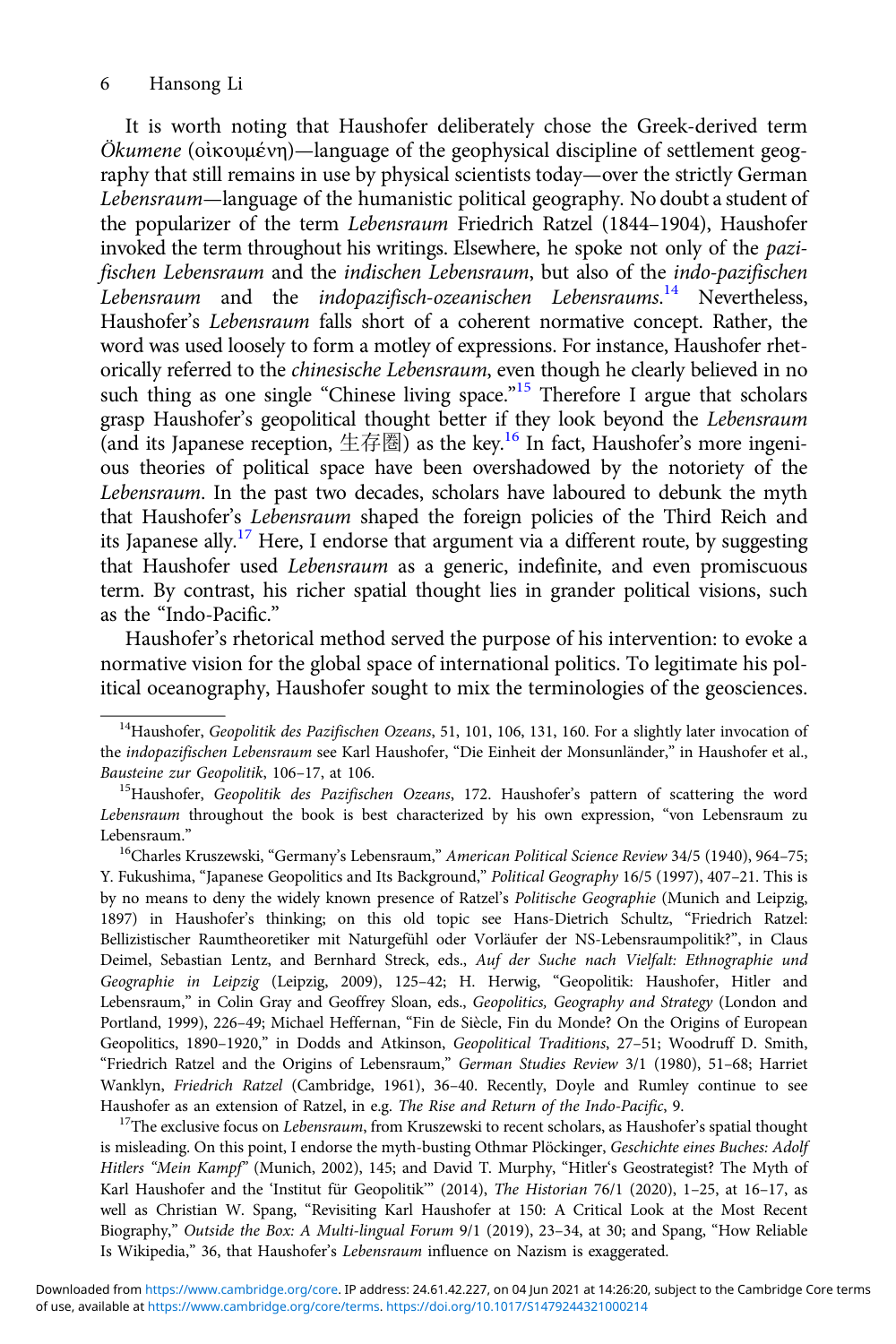Here, the rhetorical force lies in the synthesis of interdisciplinary languages itself. Haushofer's goal was to validate a younger and more controversial concept by marrying it to seemingly more natural and neutral, and certainly older and more authoritative, sister disciplines.<sup>18</sup> In fact, I will show that Haushofer also turned to historical ethnography and philology to politicize oceanography. Generally speaking, Haushofer employed a wider range of academic evidence than earlier and contemporary political theorists of space. With these tools at hand, Haushofer further politicized the space of the sea by reimagining past political lives and exploiting their potential in his own time.

## The sea space as a life space and a political space

Haushofer framed the "Indo-Pacific" oceanic space as a site for social and political life, both in the past and for the future. Ostensibly, rehabilitating the "Indo-Pacific" mirrors the taming of the Atlantic. So this crude analogy legitimates the politicization of the "Indo-Pacific" by reference to Anglo-American domination across the Atlantic. Haushofer realized, however, that in both cases a critical challenge is the place of the indigenous people in a politicized oceanic space. In response, he recognized indigenous political cultures in the Indian and Pacific regions.

First, Haushofer theorized the indigenous "Indo-Pacific" political life in its antiquity. He reimagined how, in earliest times, the Malayo-Polynesian "wandering peoples" (schweifenden Menschen) "filled in the maritime space like nomads" (den Seeraum als Nomaden erfüllten) from island to island.<sup>19</sup> Today, the term "Malayo-Polynesian" survives in historical linguistics, but is no longer deemed accurate in ethnography. However, Haushofer's deployment of this term to historicize and politicize the "Indo-Pacific" was built on the most cutting-edge anthropological, oceanographic, and philological research of the time. For it was before and around this period that philologists such as J. C. G. Jonker, Charles Otto Blagden, Renward Brandstetter, Wilhelm Schmidt, and Otto Dempwolff discovered similarities ranging from Polynesian and Oceanic to Pilipino, South Asian, and East African languages.<sup>20</sup> Whilst oceanographers discovered that an overwhelming

<sup>&</sup>lt;sup>18</sup>Murphy, "Hitler's Geostrategist?" 5, points out Haushofer's marginal status in "Geographie" at Munich, where he lectured on "Wehrwissenschaften." This explains more, not less, Haushofer's effort to build a solid geo-oceanographic foundation for his political theory.<br><sup>19</sup>Haushofer, *Geopolitik des Pazifischen Ozeans*, 11.<br><sup>20</sup>J.C.G. Jonker, "Kan men bij de talen van de Indische Archipel eene westelijke en eene oosteli

ing onderscheiden?", VMKAW 4/12 (1914), 314–417. Charles Otto Blagden, Preface, in Renward Brandstetter, An Introduction to Indonesian Linguistics (London, 1916), x–xi; Wilhelm Schmidt, Über das Verhälltniss der melanesischen Sprachen zu den polynesischen und untereinander (Vienna, 1899); Schmidt, "Die sprachlichen Verhältnisse von Deutsch Neuguinea," Zeitschrift für Afrikanische, Ozeanische und Ostasiatische Sprachen 5 (1900), 354–84, 6 (1901), 1–97; Schmidt, Die Mon-Khmer Völker: Ein bindeglied zwischen Völkern Zentralasiens und Austronesiens (Braunschweig, 1906); Schmidt, Die Sprachfamilien und Sprachkreise der Erde (Heidelberg, 1926). Nineteeneth-century scholarship: Georg von der Gabelentz, "Spuren eines ausgebildeten Conjugationssystems im Dayak," Zeitschrift der Deutschen Morgenländischen Gesellschaft 14/3 (1860), 547–9; Gabelentz, "Einiges über das Verhältnis des Mafoor zum Malayischen," in Gabelentz, Bijdragen tot de taal-, land- en volkenkunde: Koninklijk Instituut voor de Taal-, Land- en Volkenkunde van Nederlandsch-Indie (Leiden, 1883), 242–60; Georg von der Gabelentz with Adolf Bernhard Meyer, "Beiträge zur Kenntnis der melanesischen, mikronesischen und papuanischen Sprachen: ein erster Nachtr. zu Hans Conon's von der Gabelentz Werke Die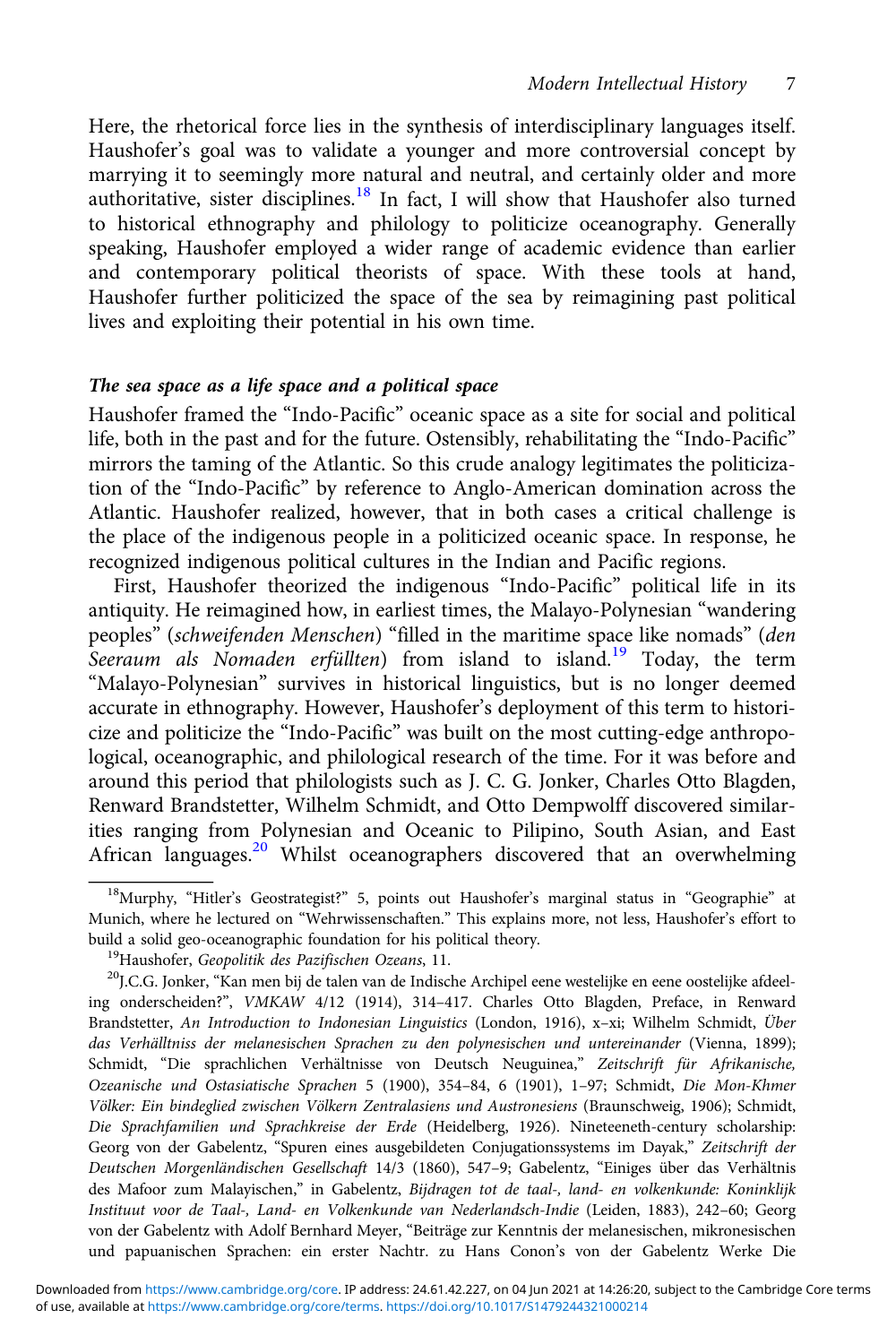number of marine species flowed routinely and continuously between Madagascar and the Pacific islands, $21$  linguists found that the borders of the Austronesian language subgroup turn out to be Malagasy in the west, and Fijian–Polynesian in the east. In both oceanography and philology, therefore, there emerged a gradual consensus that the "South Seas" as a holistic maritime space provides the explanatory framework for large-scale changes beyond the farthest inklings of human civilization. Note also that the now-outdated term Südsee was politicized and popularized during the 1919 Paris Peace Conference, where the "South Sea Mandate" redistributed German possessions in the Pacific to Japan, Australia, and New Zealand.<sup>22</sup> So discontent with recent maritime dispossessions was another salient context to interwar German discourses on the "South Seas." Therefore, although Haushofer included in this maritime space also the Maya and Inca cultures, he focused on the "sea nomads" as the prototypical "Indo-Pacific" form of life.

Haushofer's concept of "sea nomads" is eerily reminiscent of Carl Schmitt's later designation of hostile maritime nations as "fishmen," but it is important to tell them apart. To Schmitt's "fishmen" the time and space on land seem "strange and incomprehensible."<sup>23</sup> Such an idea is strictly in line with the "land-versus-sea" trope in Anglo-German thought since at least the sixteenth century. Already in Der Weisskunig, the Hapsburg Empire is ruled by the old and new "White Kings"

xvii–xviii; 52–61; 67–70, 77–118, and passim; Ramon H. Myers and Mark R. Peattie eds., The Japanese Colonial Empire, 1895–1945 (Princeton, 1984); Alison Bashford, "Karl Haushofer's Geopolitics of the Pacific Ocean," in Kate Fullagar, ed., The Atlantic World in the Antipodes: Effects and Transformations since the Eighteenth Century (Newcastle, 2012), 120–43, at 120.<br><sup>23</sup>Haushofer, Geopolitik des Pazifischen Ozeans, 131, 159–60, 171–3, 181. Carl Schmitt, Land und Meer:

melanesischen Sprachen," Abhandlungen der Philologisch-Historischen Klasse der Königlich-Sächsischen Gesellschaft der Wissenschaften Leipzig 8/4 (1882), 380–541; Franz Bopp, Über die Verwandtschaft der malaiisch-polynesischen Sprachen mit dem Indogermanischen (Berlin, 1841). Bopp is influenced by his family's experience in the chaotic Republic of Mainz, a historical memory of the Prussian Enlightenment.<br><sup>21</sup>Otto Krümmel, *Handbuch der Ozeanographie*, 2 vols. (Stuttgart, 1907–11). He speaks of not only "Bereiche

des ganzen Pazifischen und Indischen Ozeans (mit Ausnahme der höchsten Breiten)" but also "die südatlantisch-indischen" etc. at 480; see also 489, 610, 720. Krümmel's completion of Heinrich Georg von Boguslawski's Handbuch der ozeanographie (1884–7) and his succession to geographer Theobald Fischer were important to German oceanography, as it lagged behind that of Britain, sponsor of the 1872–6 Challenger expedition, which yielded insights on the global maritime distribution of coral reefs, key evidence on Indo-Pacific continuity. Contemporary research continues to confirm the importance of the Indo-Pacific juncture as a whole to marine biodiversity, e.g. P. de Deckker, "The Indo-Pacific Warm Pool," Geoscience Letters 3/20 (2016), 1-12; M. R. Gaither et al., "Phylogeography of the Reef Fish Cephalopholis argus (Epinephelidae) Indicates Pleistocene Isolation across the Indo-pacific Barrier with Contemporary Overlap in the Coral Triangle," BMC Evolutionary Biology 11/189 (2011), 1–15; E. Maire et al., "Community-Wide Scan Identifies Fish Species Associated with Coral Reef Services across the Indo-Pacific," Proceedings of the Royal Society B285 (2018), 1–9.<br><sup>22</sup>Mark Peattie, Nan'yō: The Rise and Fall of the Japanese in Micronesia, 1885–1914 (Honolulu, 1988),

Eine weltgeschichtliche Betrachtung (Stuttgart, 2008; first published 1942), 10; on the Fischmenschen concept see Andreas Oberprantacher, "Phantome zwischen uns: Einem ominösen Phänomen namens 'Illegale' auf der visuellen Spur," in Artur R. Boelderl and Monika Leisch-Kiesl, eds., Die Zukunft gehört den Phantomen: Kunst und Politik nach Derrida (Düsseldorf, 2018), 227–52; Jürgen Stillig, Heilige Berge: Exzellenz-Entzauberung-Absurdität, vol. 1 (Hildesheim, 2018); Richard Reschika, Meer, du berührst meine Seele (Gütersloh, 2012), 56–7. See Schmitt's South Sea nomads in Land und Meer, 10: "Auf den Inseln der Südsee, bei polynesischen Seefahrern, Kanaken und Sawoiori, erkennt man noch die letzten Reste solcher Fischmenschen. Ihr ganzes Dasein, ihre Vorstellungswelt und Sprache war meerbezogen."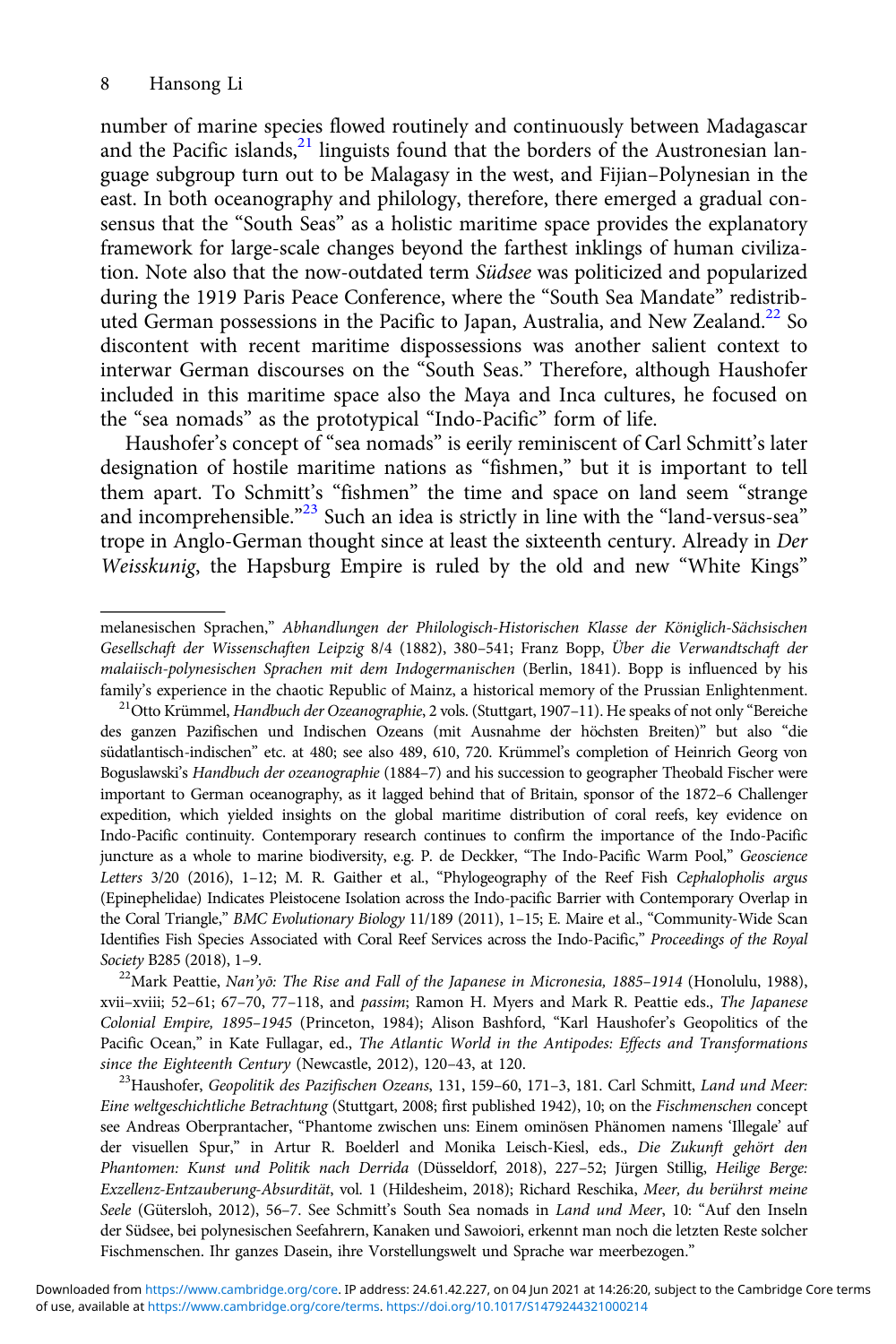(Frederick III and Maximilian I), France by an aquatic "Blue King," and Venice by a thoroughly maritime "King of Fish." There, the terrestrial "White King" is portrayed as antagonistic and superior to the "fishmen," capturing many cities of the King of Fish largely unopposed.<sup>24</sup> This "terrestrial-versus-maritime" dichotomy, along with the "Behemoth-versus-Leviathan" allegory, forms a tradition of representing land and sea powers in Western political and literary languages. In Schmitt's time, Lord Salisbury reminded the German ambassador and Queen Victoria, "We are fish";<sup>25</sup> in 1922, T. S. Eliot alluded to the "fishmen" as an amphibious hybrid metaphor for "Englishness," possibly inspired by Shakespeare's Caliban.<sup>26</sup> The reimagination of nations as land and sea creatures acquired increasing salience from early modern to modern Europe, in the fluid contexts of overseas colonial expansion and global naval rivalry. In this light, it is Schmitt's European "fishmen," not Haushofer's indigenous "sea nomads," that explicitly evokes this discourse.

Well versed in the "land-and-sea" historiography, Haushofer was no stranger to allegorizing maritime powers as alien creatures. However, mindful of his own purpose of politicizing the maritime space from within the "Indo-Pacific," Haushofer offered a "Herodotian" rationalization of maritime politics: that by virtue of their "virile nobility," indigenous leaders eschewed political corruptions inherent to a settled "stately form of life." Arguably, Haushofer was reimagining maritime nomadic politics through popular narratives of terrestrial nomadic cultures. After all, in addition to the "Blue King" and the "Fish King," the "White King" was also concerned with a "Green King" of the steppe—Hungary. And given Haushofer's own interest in Eurasian geopolitics, he might have transplanted terrestrial visions, such as the "Indo-Serian" Silk Road, onto the "Indo-Pacific" ocean.<sup>27</sup> Regardless, rather than style Germany's rivals as sea monsters, Haushofer sought to legitimate indigenous political lives on the sea, in order to shake the colonial dominions of adversarial powers. For this reason, Haushofer conceived terrestrial and maritime powers as cognate counterparts, not as irreconcilable antagonists. $^{28}$ 

<sup>&</sup>lt;sup>24</sup>Maximilian I, Weisskunig, ed. Marx Treitz-Saurwein, Hans Burgkmair and H. Theodor Musper (Stuttgart, 1956), Ch. 157, e.g. "als der blaue König mit dem König von Fisch Krieg führte, da entschloss sich auch der Weisskunig einzugreifen; nach der Niederlage des Königs vom Fisch gegen den blauen König, konnte der Weisskunig ohne große Gegenwehr viele Städte des Königs vom Fisch einnehmen." See Johannes Helmrath, Ursula Kocher, and Andrea Sieber, eds., *Maximilians Welt* (Göttingen, 2018). <sup>25«</sup>Nous sommes des poissons." Auswärtiges Amt, Die grosse Politik der europäischen Kabinette, 1871–

<sup>1914</sup>, 53 vols. (Berlin, 1922–7), 4: 265; trans. E. T. S. Dugdale et al., German Diplomatic Documents 1871– 1914, with a Preface by Rt. Hon. Sir Rennell Rodd and an Introduction by J. W. Headlam-Morley, 4 vols. (London, 1928–31) 1: 249; Robert K. Massie, Dreadnought: Britain, Germany, and the Coming of the Great War (New York and Toronto, 1991), 201.<br><sup>26</sup>T. S. Eliot, *The Waste Land* (New York, 1922), 263; William Shakespeare, *The Tempest*, 2.2.25–37.<br><sup>27</sup>See discussion on the "Indo-Serian" below.<br><sup>28</sup>In contrast to Schmitt

preaches the irreconciliable opposition between terrestrial and maritime political cultures is erroneous. Dorpalen, for example, imagines that Haushofer believes in "an eternal conflict between land-locked continental peoples which are trying to advance onto and across the sea, and seafaring oceanic ones who strive to broaden their hold on the land." This view comes closer to Schmitt's, but even Schmitt's view is much less mechanical. See Dorpalen, The World of General Haushofer, 17–18.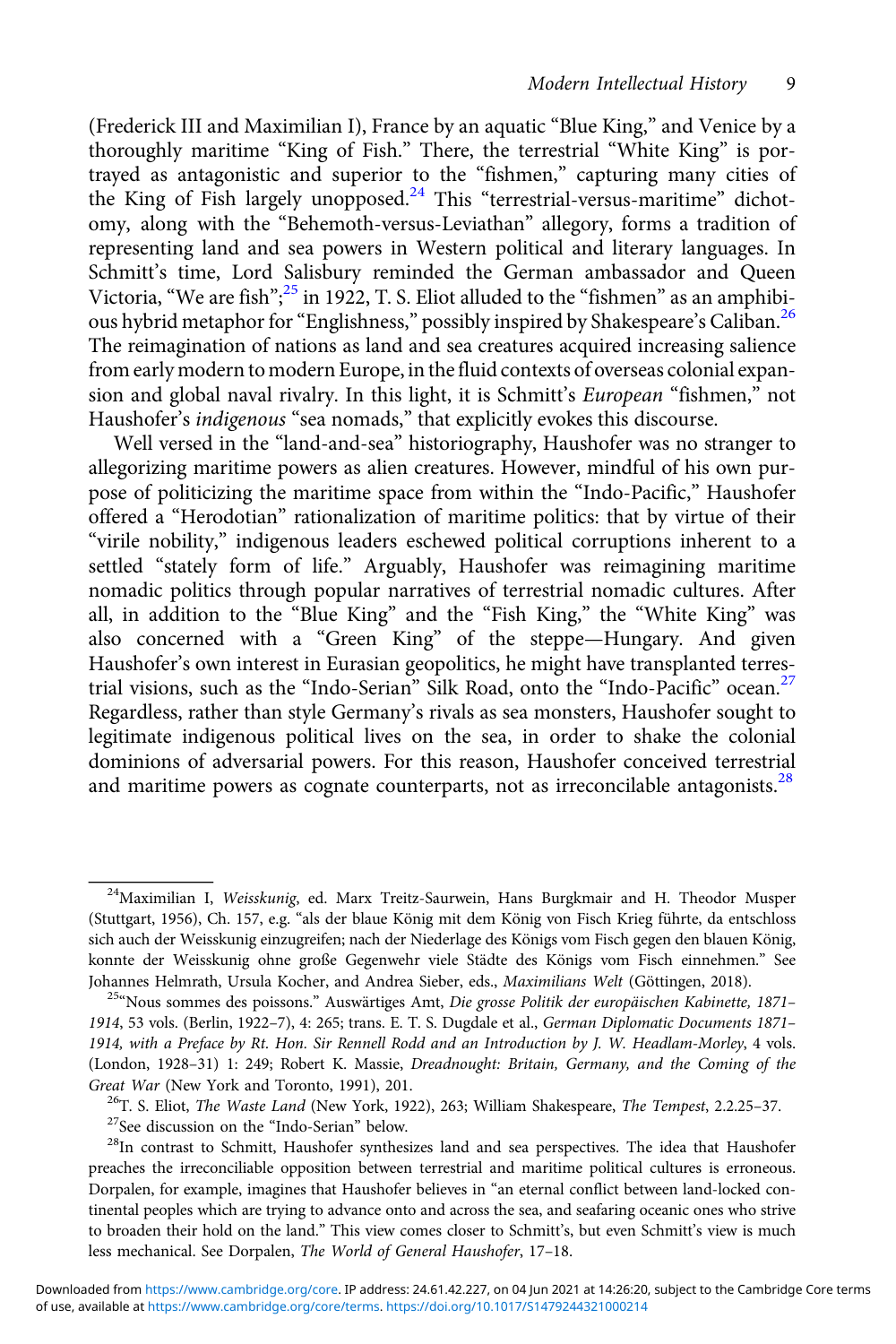#### The pivotal space of the "Indo-Pacific"

Once Haushofer had established the "Indo-Pacific" way of life, he tried to locate a core area of the oceanic space as its own "Mediterranean." To this end, he zoomed in on a key subspace of the "Indo-Pacific": the area between the "Sunda Sea" and the "Australasian Mediterranean," which connects the Pacific coasts to the Indian Ocean. Here it is worth noting that the "Australasian Mediterranean" remains in academic use today, whereas the "Sunda Sea" is no longer referred to as a sea proper.<sup>29</sup> The "Sunda Shelf," or simply the "Sunda," with its encompassing straits and Pleistocene undersea river systems, was an ideal talking point for Haushofer, given its mysterious status as a half-buried block of land.<sup>30</sup> The vivid scene of Paleolithic inland waterways now floating underneath the ocean—waters within water—blurs the line between land, shelf and sea, continent and archipelago, freshwater and saltwater, as alternative spaces for political life. But Haushofer insisted on the Sunda being a sea, not merely a shelf, mainly to preserve the unity of the "Indo-Pacific." Situated between Java and Sumatra, the Sunda Strait links the Western Pacific and the Indian Oceans. Once the knot that binds the "Indo-Pacific" together was established as both a "former land" and "current sea," this "other Mediterranean" allowed Haushofer to move back and forth between these two definitions, make expedient arguments backed up by oceanographic evidence, and fend off objections from different angles. After all, if the Sunda were a threefold "sea within a Mediterranean within an Ocean," impossible to disentangle from within, it would be absurd to separate the two vast waters to its west and east—the Indian and Pacific Oceans. Again, the logical end point of this "Australasian Mediterranean" thought experiment is the unity of the "Indo-Pacific."

Haushofer's project to turn the Sunda into the pivotal space of the "Indo-Pacific" again showcases his politicization of oceanography. At first glance, Haushofer's knowledge in the Sunda Strait seems largely consistent with Otto Krümmel's analysis of the "Sunda region" (Sundagebiet) and "Sunda pathway" (Sundastraße) in his Handbook of Oceanography (1910). The great German oceanographer saw the Sunda Strait as a key maritime crossroad between the Indian and Pacific Oceans, and an opening to the South China Sea. But Haushofer took a step further to historicize and theorize the Sunda as a site of political life. "Purely physical demarcation is not enough," he pronounced; "here the stately forms of life must be questioned about their inherent will to belong, if geopolitically stable design elements are to be created."<sup>31</sup> Thus Haushofer not only recognized the Sunda Strait as an oceanic pathway, but also interrogated its political potential.

<sup>&</sup>lt;sup>29</sup>Haushofer, Geopolitik des Pazifischen Ozeans, 35, 161.<br><sup>30</sup>Sunda possibly derives from सुन्द (prefix सु, PIE \*h<sub>1</sub>su-, name of either Visnu, a monkey, or a son of Nisunda who killed his brother Upasunda over the beautiful Apsara Tilottama; see Mahabharata, I.211). The Sunda Kingdom, loosely associated with western Java, proliferated in late medieval and early modern geographical references, up to European maritime encounters in the region. Paleogeographers refer to "Sundaland" as the region exposed above sea level throughout the last 2.6 million years. In anthropology, the biogeographic term "Sunda" has been used to account for the ethnogenesis of the "Sundanese" people. Sunda-related compounds abound in German geography: den Sundagraben, die Sundasee, die Sundainseln (Indonesian archipelago, including Große Sundainseln and Kleine Sundainseln), den Sundabogen, etc. But

the term *Sundasee* is almost completely out of fashion.<br><sup>31</sup>Haushofer, Geopolitik des Pazifischen Ozeans, 181.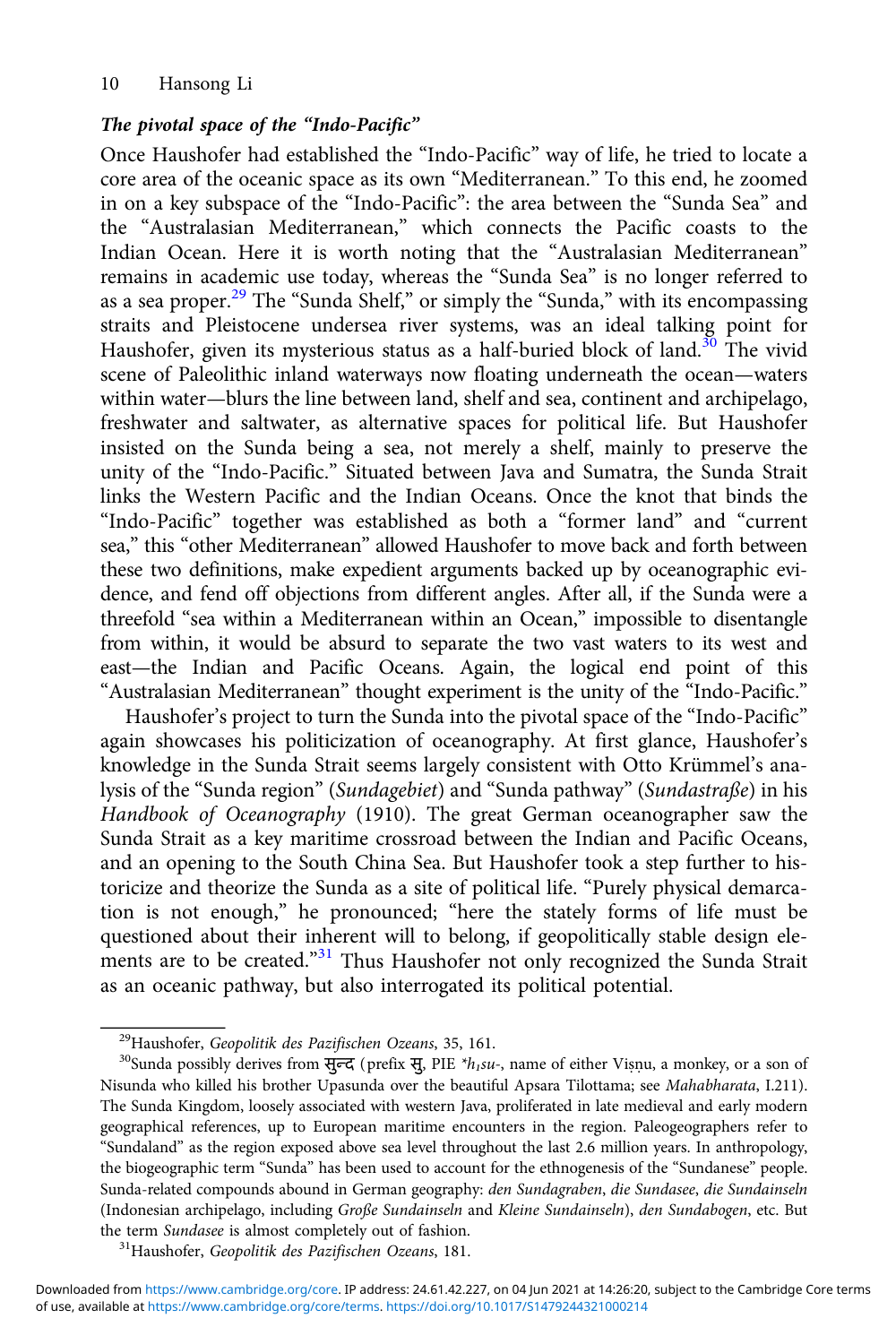Although, by present-day standards, Haushofer may be accused of misconstruing and mythologizing the "Sunda Sea," his intuition on Sunda's enduring strategic significance was prescient. Since the 1940s, the Sunda Strait has been a recurring geopolitical flashpoint. Three years after the publication of Indo-Pacific Space, this pivotal space was contended in the Battle of Sunda Strait (1942), where Rear Admiral Kenzaburo Hara's amphibious force sank allied cruisers HMAS Perth and USS Houston. More recently, international eyes returned to the same space when Joko Widodo gestured to shelve the plan of the China Railway Construction Corporation (CRCC) to build a bridge across the Sunda.<sup>32</sup> In the context of Weimar political thought, Haushofer's ambition was to undermine Western colonial powers without sparking another world war. Thus, in writing about the Sunda, he did not yet see it as a battleground in the next decade. Yet in geopolitical theory and anticolonial politics, the "Sunda Sea" is key to the very logic of the "Indo-Pacific" at the naissance of the concept.

#### The "Indo-Pacific" as a counterspace

Haushofer's "Indo-Pacific" is an integral space, but also a mixed space and a counterspace, a bulwark against the "Atlantic" and "Euro-America." An obvious obstacle to this "Indo-Pacific" vision is that the Pacific Ocean itself is a hybrid space where Anglo-American influence is not only present, but dominant. Haushofer himself admitted that a space such as the "sea coast corridor" along the "Australian oceanic borderline," with both Asian and American geographical features, "is politically torn between the two." <sup>33</sup> Therefore the mere invocation of the "Pacific" in the "Indo-Pacific" seems to defeat his anti-Anglo-American purpose. Faced with this challenge, Haushofer labored to separate American influence from indigenous Pacific cultures. To this end, he turned to ethnography, especially the historico-anthropological kind practiced by his fellow Ratzel student, Leo Frobenius.<sup>34</sup> A savvy academic who neither associated with the race theorists nor declined research funding from the Führer and the Duce, Frobenius is known and remembered for his methodology: a procedure called paideuma that traces autochthonous variations, delineates "culture circles," and reconstructs "meaning" out of economic structures.<sup>35</sup> Although Frobenius's own work focused on Africa, his interlocutor and copresenter Fritz Graebner churned out copious papers on

<sup>&</sup>lt;sup>32</sup>See James D. Hornfischer, Ship of Ghosts (New York, 2009); Walter G. Winslow, The Ghost That Died at Sunda Strait (Annapolis, 1984); Winslow, The Fleet the Gods Forgot (Annapolis, 1994). Yong Yen Nie and Wahyudi Soeriaatmadja, "China's EXIM Bank to Fund Most of Malacca–Indonesia Bridge Project," Jakarta Post, 18 Oct. 2013; Hans David Tampubolon, "US Bank Eyes Sunda Strait Bridge Project," Jakarta Post, 5 July 2012; Satria Sambijantoro, "No More Sunda Strait Bridge Plan," Jakarta Post, 3 Nov. 2014.<br><sup>33</sup>Haushofer, G*eopolitik des Pazifischen Ozeans*, 35.<br><sup>34</sup>Haushofer, G*eopolitik des Pazifischen Ozeans*, Ch. 3 (Eigenwüchsige Wesenszüge im pazifischen

Lebensraum), 52: "besonders durch die Forschungen von Frobenius neu zutage Getretene an der Stelle einzureihen, wo wir autochthone Wesensunterschiede der großen Lebensräume der Erde anerkennen müssen, auch wenn wir ihren Platz im Gesamtcharakter und ihre Entstehungsgründe noch nicht genau einsehen." <sup>35</sup>Leo Frobenius, *Paideuma: Umrisse einer Kultur- und Seelenlehre* (Munich, 1921); Frobenius, Atlantis:

Volksmärchen und Volksdichtungen Afrikas, 12 vols. (Jena, 1921–8); Frobenius, Kulturgeschichte Afrikas: Prolegomena zu einer historischen Gestaltlehre (Zurich, 1933).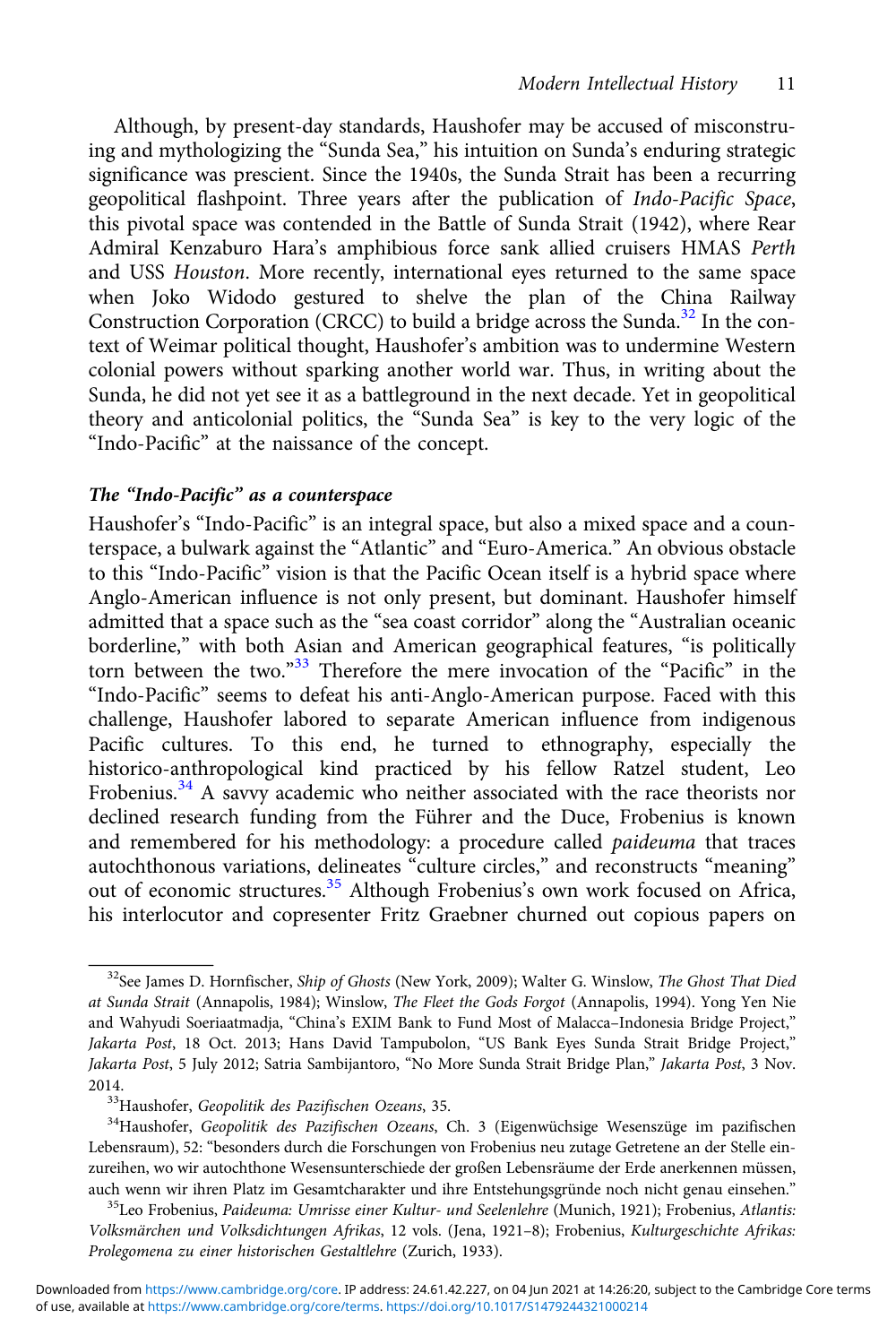"cultural cycles and strata" in Oceania.<sup>36</sup> The "Frobenius-Graebner methods," Haushofer insisted, are the only way to resurrect "Malayo-Polynesian migrations and their heroic legend" as the pendulum of history first swayed between Paleolithic and Bronze Age cultures. In this way, Haushofer drew from ethnography to show that the "Indo-Pacific" had been highly political since the Paleolithic age, "which the Atlantic never was."<sup>37</sup>

Still, Atlantic historians may press further on this question: how did Haushofer reckon with America as an "Atlantic–Pacific" player in "Indo-Pacific" oceanopolitics? To resolve this dilemma, Haushofer designated an Atlantic "American Pacific," and pitted the "Indo-Pacific" against it. In this manner, he both acknowledged America's location near the Pacific, and lumped the United States with the United Kingdom as kindred maritime colonial powers of the West.

Haushofer took several steps to make his case against the "American Pacific." First, he divided the oceanic space of the Americas into multiple spheres: "Euro-America" versus "American Pacific Culture," "Pan-America" versus "American Mediterranean," and so forth.<sup>38</sup> The weakness of the "American Pacific," Haushofer maintained in his Geopolitics of Pan-Ideas, lies in the tensions between these subspaces. He gloated, cheerfully, "The Pacific position of the US, primus inter pares … only very laboriously maintains an appearance of equilibrium on the great seas!" Further, he asserted that any idea of a "Pacific America" wouldn't stand the rigorous examination of "pan-thoughts that span the sea."<sup>39</sup> By this rather abstract statement, Haushofer suggested that the Pacific orientation of the US is not theoretically coherent, given the diversity of indigenous ideas across the geo-oceanic space. In other words, the natural seascape of an "American Pacific" would not align with the endogenous cultural forms, social thought, and political consciousness in the region.

In another effort to disintegrate and delegitimate the concept of the "American Pacific," Haushofer argued that its incoherence is not only spatial but also temporal. He emphatically distinguished the modern Anglo-American colonial realm from the indigenous "early American cultural realms."<sup>40</sup> In other words, the native American cultures are "Indo-Pacific," whereas the colonizing power that became the United States is "Atlantic." Again, the thrust of the argument is to undermine the exogenous "Euro-America" in favour of the authentic "Indo-Pacific." By spatially and temporally breaking down the idea of America as a Pacific power,

referring to the indigenous kingdoms and empires.

<sup>&</sup>lt;sup>36</sup>Fritz Graebner, Methode der Ethnologie (Heidelberg, 1911); Graebner, "Kulturkreise und Kulturgeschichten in Ozeanien," Zeitschrift für Ethnologie 37 (1905), 28-53; Graebner, Das Weltbild der Primitiven (Munich, 1924).

<sup>&</sup>lt;sup>37</sup>Haushofer, Geopolitik des Pazifischen Ozeans, 51-2: "Es ist mehr als wahrscheinlich, daß er verbreitendes Mittel war bei der ersten Pendelbewegung der kultur zwischen paläolithischer und Bronze-kultur, was vielleicht noch einmal aus der Mythenbildung nachgewiesen werden kann, sowie aus der noch zu entschleiernden Frühgeschichte der malaio-polynesischen Wanderungen und ihrer Heldensage. Für diese Vorgänge ist der Pazifik ein zentrales Becken gewesen, wie der atlantische ozean es niemals war, wobei sich das weite indo-pacifische Ausbreitungsgebiet so vieler verwandter Einflüsse zwischen Howa-madagassischer und amerikano-pazifischer Kultur kartographisch erfassen läßt."<br><sup>38</sup>lbid., 51–2, 117–18, 127.<br><sup>39</sup>Haushofer, Geopolitik der Pan-Ideen, 40.<br><sup>40</sup>Haushofer, Geopolitik des Pazifischen Ozeans, 51. By "Kultu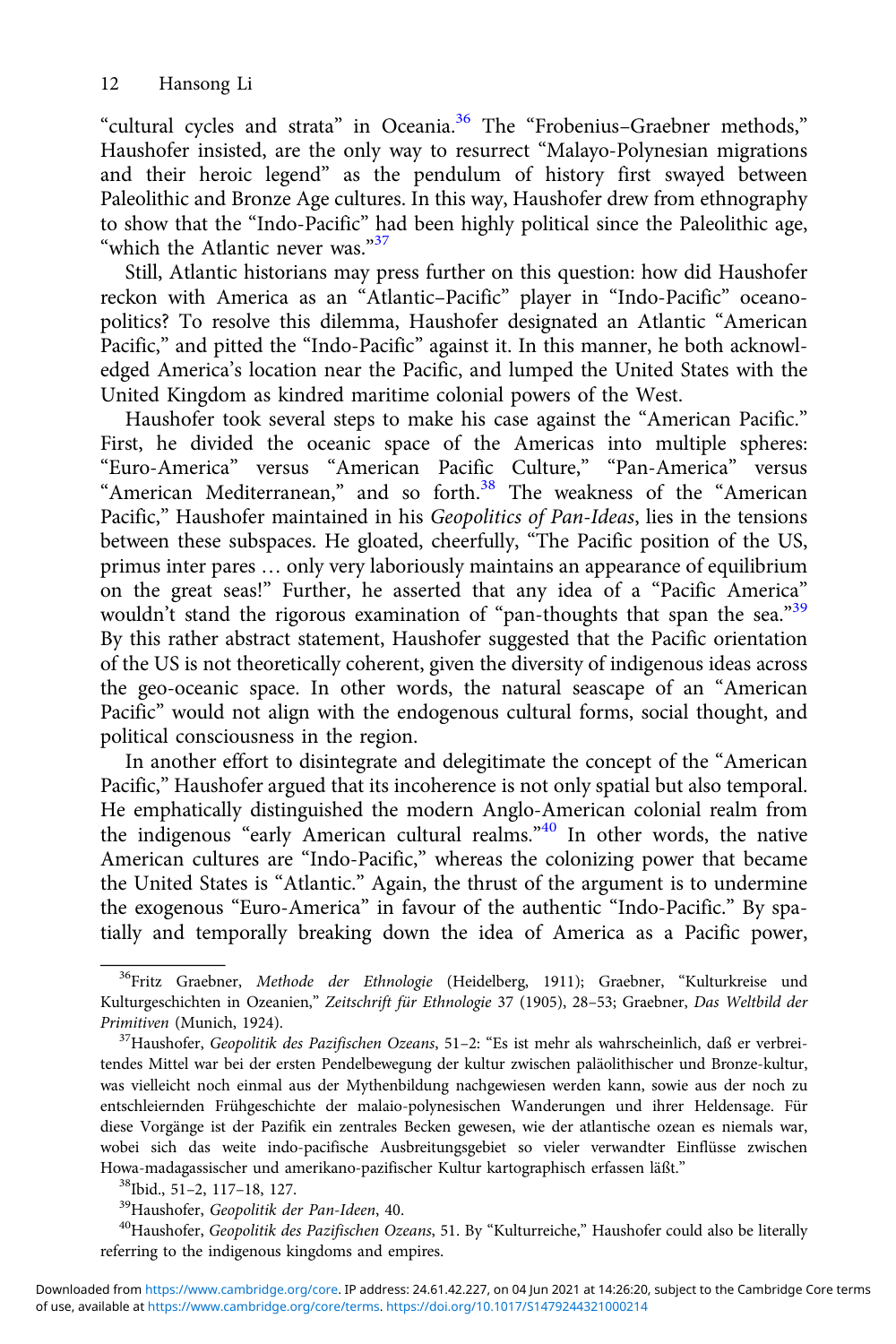Haushofer excluded the United States from "Indo-Pacific" membership. Instead, America belongs to the Atlantic oceanic space, where Germany remained excluded from Anglo-American, Iberian, and French maritime domination.

Overall, as Haushofer legitimized the "Indo-Pacific" as an integral space, he wrestled at length with the heterogeneity of the Pacific Ocean. This heterogeneity is not only endogenous—given the diversity of indigenous cultural forms across Pacific islands—but also exogenous, given European colonizations of the Americas. In the special case of American domination in the Philippines, Haushofer grappled with a transatlantic colonial state on course to become a transpacific coloniser. In response, Haushofer leveraged an ocean of evidence, especially historical ethnography, to cast the United States as an outsider and other to the "Indo-Pacific." Underlying this dazzling array of sources and methods was a concern for the alignment and misalignment of natural, cultural, and political spaces. Haushofer eulogized the endogenous diversity of indigenous "Indo-Pacific" cultures, norms, and institutions, but excoriated "non-Indo-Pacific" colonial dominations. This pattern of thinking was central to Haushofer's political oceanography. To fully grasp it, there is no better way than to appreciate the fluid contexts in which Haushofer put forth the "Indo-Pacific" vision. Next, I will outline Haushofer's political and intellectual contexts. In particular, I show how his intervention in Prussian political thought ended up calling for an "Indo-Pacific" vision involving India and China.

# The genesis of the "Indo-Pacific" theory in global contexts The fluid contexts of Haushofer's maritime spatial thought

Haushofer identified the predicament of Weimar Germany as the same question of geography that had troubled German thinkers since the Prussian era. Although he quickly turned to the Indian and Pacific Oceans to formulate his own answer, Haushofer started with the Prussian tradition. At the very first invocation of the term "Indo-Pacific" in his 1924 treatise, Haushofer at length evoked historical memories of thinkers and practitioners in the Prussian Enlightenment who entertained high hopes for Prussia's global engagement. Haushofer boasted that the "Anglo-Saxons" who "awakened the slumbering gigantic space" were no inferiors to the Iberian and Romance peoples. He singled out the very few German figures who "saw it as a possible task for humanity and even for their own people" to venture into the Indian and Pacific oceans: the naturalist and revolutionary Georg Forster, who, like Haushofer, both theorized the steppe and navigated the sea; Alexander von Humboldt, whom the globe-trotting Haushofer dubbed "the traveller"; and interestingly, the refugee trader Johann Cesar VI. Godeffroy, "the first practical entrepreneur" whose family symbolically fled the land of the philosophes and religious persecutions in 1737 to start a commercial empire in the port city of Hamburg.<sup>41</sup> At its height, the fleets of J. C. Godeffroy & Sohn sailed across what

<sup>&</sup>lt;sup>41</sup>Ibid., 10, added emphasis: "Die Angelsachsen haben den schlummernden Riesenraum aufgeweckt, was weder Iberer, noch andere Romanen vermocht hatten, und worin in Deutschland nur ganz wenige Männer eine überhaupt mögliche Aufgabe der Menschheit und gar ihres eigenen Volkes sahen, wie Forster, Humboldt als Weltfahrer und das Hamburger Haus Godeffroy als erste praktische Unternehmer."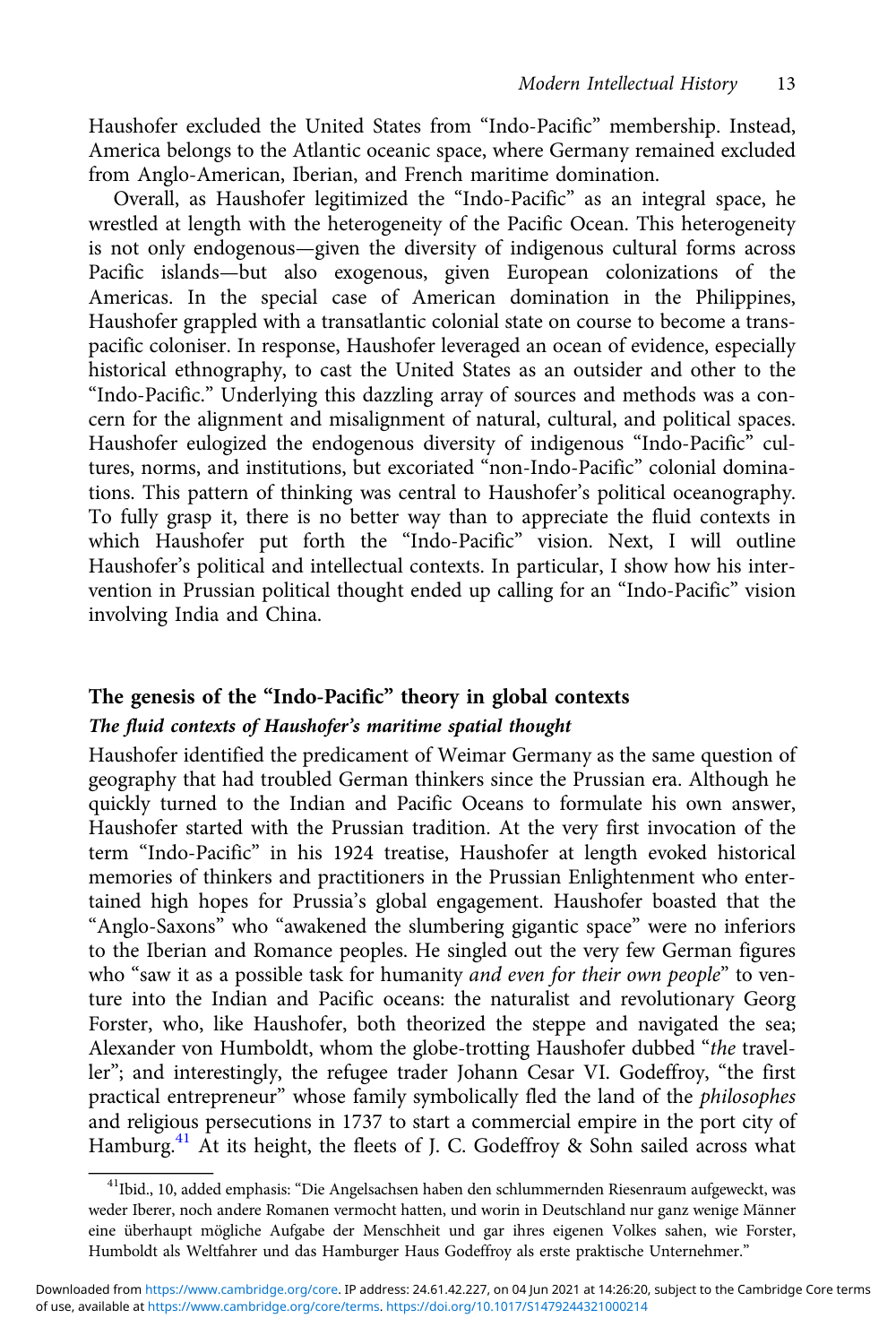Haushofer would call the "Indo-Pacific," between the South African coasts and the islands of Samoa, Fiji, and Tahiti. $42$  Curiously, all three recipients of Haushofer's effusive eulogies—Humboldt, Godeffroy, and Forster—shared deep connections with Anglo-French traditions. Amongst them, Forster outright rejected Prussian politics. But they serve Haushofer's purpose for this precise reason. The point is that the worthy heirs of the ideal of global commerce, either martyred in revolutionary frenzies or forced to flee tyrannies at "the end of Enlightenment," founded another tradition. Translated into German and transplanted in Germany, this tradition was carried on by such intellectual giants as Humboldt, a symbolic link between the Enlightenment and Romanticism. Moreover, all three men were knit through one knot: their intellectual or monetary interests in the Indian or Pacific Oceans.

But Haushofer's German thesis quickly called for "international aid." After all, it is no easy task to deflate the horizon-breaking maritime achievements of the "Romance" peoples in expanding the oceanic frontiers. Struggling to discredit the dominium maris tradition of non-Germanic Europe ever since the Phoenicians, Haushofer was neither able to enlist any mythic proto-Germanic maritime figures, nor willing to redeploy the trope of pseudo-Frankish-Germanic Troy versus proto-Greco-Latin Achaeans.<sup>43</sup> Instead, he reached out to orientalism to fill in where antiquarianism proved inadequate. To the maritime activity of the Mediterranean peoples from the Phoenicians to the Romans, and subsequently "Iberian and French contributions," he stingily and sardonically ascribed the label "more littoral and thalassic than oceanic." Here, the standard of comparison is not the maritime accomplishment of the Germans, but that of the Arabs and the Chinese, who used to come across each other, from time to time, "in their Indo-oceanic area."<sup>44</sup> What to make of Haushofer's seeming assignment of the "Indo-oceanic realm" to Chinese proprietorship in Sino-Arab maritime encounters? And what historical episodes was he referring to? Setting aside the steppe-style clash of the Abbasid Caliphate and the Tang Empire, Haushofer jumped straight to the height of Sino-Arab maritime trade in the Song–Ming Dynasties. In particular, he possibly alluded to the epic expeditions of Zheng He's treasure fleet from Southeast Asia to Arabia, across the entire (later) non-Anglo-American portion of the "Indo-Pacific."<sup>45</sup> It remains unclear whether by "their Indo-Pacific"

González de Mendoza's Historia de las cosas más notables, ritos y costumbres del gran reyno de la China

<sup>&</sup>lt;sup>42</sup>Richard Hertz, Das Hamburger Seehandelshaus J.C. Godeffroy und Sohn, 1766–1879 (Hamburg, 1922); Kurt Schmack, J. C. Godeffroy & Sohn Kaufleute zu Hamburg (Hamburg, 1938); Helmut Washausen, Hamburg und die Kolonialpolitik des Deutschen Reiches (Hamburg, 1968); Gabriele Hoffmann, Das Haus an der Elbchaussee (Hamburg, 1998).

<sup>&</sup>lt;sup>43</sup>For how Francio, the other son of Priam, might just have settled on the Rhine, see George Huppert, "The Trojan Franks and Their Critics," Studies in the Renaissance 12 (1965), 227–41. 44Haushofer, Geopolitik der Pan-Ideen, 54: "mehr litoral und thalassisch als ozeanisch steuern die

Phoeniker, Hellenen, Römer und Romanen, diese in iberischer, dann französischer Fortwirkung bei; Araber bauen (von Chinesen ab und zu in ihrem indo-zeanischen Bereich durchfahren) die von Admiral Ballard in 'The rulers of the Indian Ocean' beschriebene Ideologie des Indischen Ozeans aus, ehe sich die Iberer, Niederländer, Franzosen, Briten ihrer der Reihe." The syntax is puzzling. In all likelihood, the possessive determiner here refers to the Chinese, or both the Arabs and the Chinese. I thank Steven Grundy and Amelia Bonea for our discussions on the grammar of the text.<br><sup>45</sup>Narratives on the exploits of the treasure fleets are not absent in Western print culture; see e.g. Juan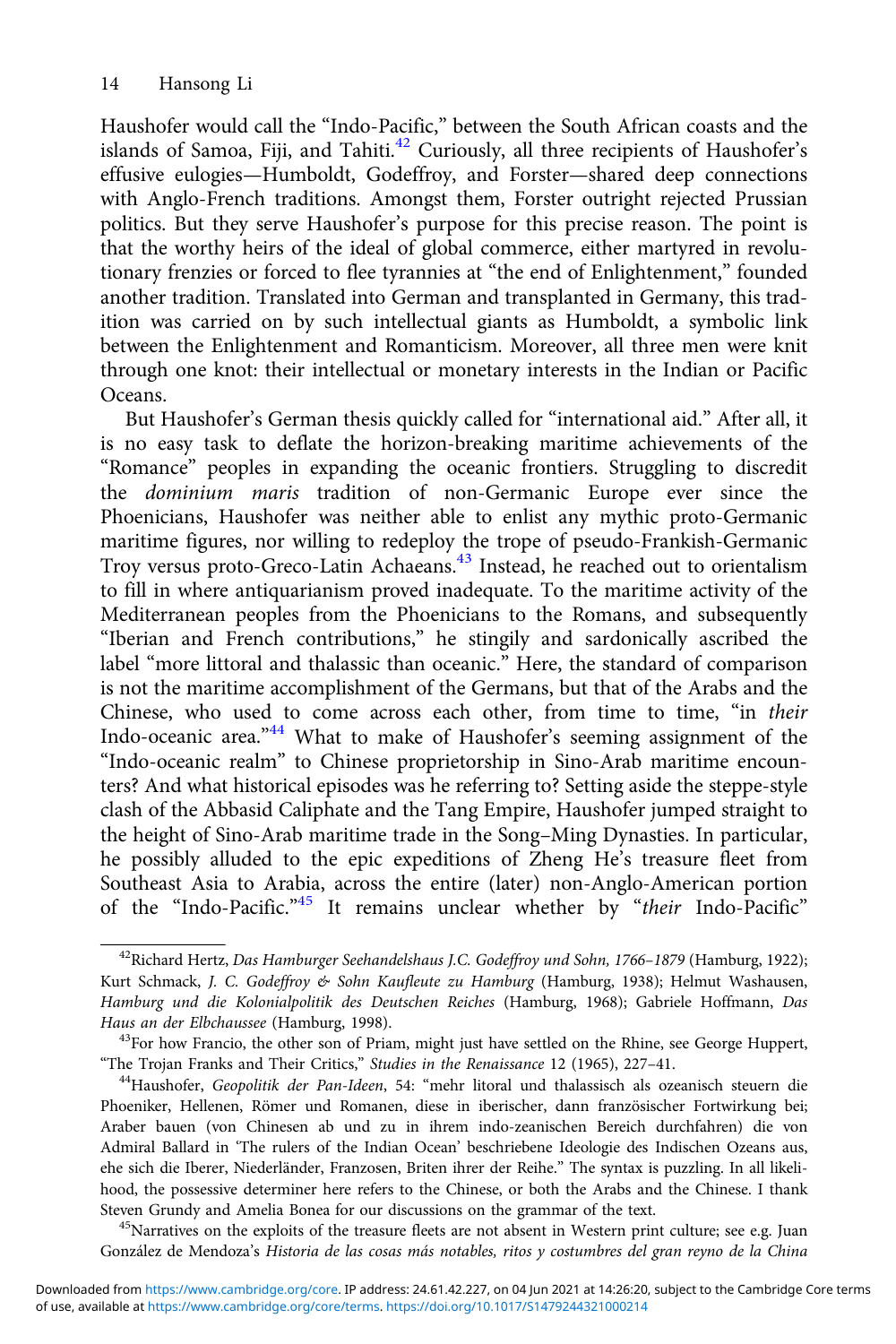Haushofer implied maritime custodianship, if not sovereignty. At any rate, Chinese navigators neither saw the sea they traversed as "theirs" nor invented ideas comparable to a claim of maritime jurisdiction.<sup>46</sup> But to Haushofer, one historical anecdote of Sino-Arabian "Indo-Pacific" custodianship sufficed to dwarf the historical foundation of Euro-American maritime domination. With "smallness thrust upon them" by Haushofer, maritime rivals of Germany were deprived of historical legitimacy, hence contemporary agency, in the reconstructed "Indo-Pacific" space.

A synopsis of Haushofer's numerous pan-ideas in the 1920s–1930s shows that he repeatedly turned to South, East, and Southeast Asia to extricate Germany from its geopolitical predicament. In fact, he performed more than one historical thought experiment on the global space to connect the Chinese and Indian spheres. Between his 1924 and the 1939 treatises, Haushofer also conceived an "Indo-Serian" vision in his Geopolitics of Pan-Ideas (1931), to revive the "old Silk Road through the Yumen passage."<sup>47</sup> The land-based northern Seres, in contrast to the maritime southern Sinae, is a term occasionally invoked in early modern natural jurisprudence. In Mare Liberum Grotius refers to Seres, along with Arabia and India, based on Roman geographer Pomponius Mela.<sup>48</sup> The "Indo-Serian," however, is found uniquely in Haushofer. With this odd coinage and its ethnographical reference to the silk-trading Serici, the pedantic Haushofer shows his resolve to incorporate the Indic and Sinic spheres on land and on sea.<sup>49</sup> Faced with a chaotic Inner Asia plagued by Russo-British competition, and a South Asian pathway to Tibet under British domination, Haushofer was hardly in a position to elaborate on how to re-create the "Indo-Serian" Silk Road. And as he prioritized the maritime "Indo-Pacific" over the terrestrial "Indo-Serian," Haushofer's spatial political thought turned oceanographic.

<sup>(</sup>Rome, 1585), translated into English by Robert Parke: The History of the Great and Mighty Kingdom of China and the Situation Thereof, ed. Sir George Thomas Staunton, 2 vols. (London, 1853; first published 1588); into German by Johann Kellner: Ein Neuwe/Kurtze/doch warhafftige Beschreibung deß gar Großmächtigen weitbegriffenen/ bißhero vnbekandten Königreichs China … (Franckfurt am Main, 1589); and Matthaeus Dresser and Thomas Harriot: Historien und Bericht, Von dem Newlicher Zeit erfundenen<br>Königreich China ... (Leipzig: Schnelboltz, 1597), as well as into French, Italian, Dutch, and Latin.

<sup>&</sup>lt;sup>46</sup>Ma Huan (馬歡), *Ying Ya Sheng Lan* (瀛涯勝覽) (1451) (Jinan, 1997; Taipei, 2005), esp. on Yavadvipa in Indonesia. Ma draws upon earlier sources such as Wang Dayuan (汪大渊)'s *Yi Dao Zhi Lue* (島夷誌略).<br>Wang the merchant traversed South and Southeast Asia, and allegedly reached North and East Africa.

<sup>&</sup>lt;sup>47</sup>Haushofer, Geopolitik der Pan-Ideen, 32: "aber auch die der alten Seidenstraße durch die Yumon-Passage. Es ist bezeichnend, wie die Lieblingswege der indo-serischen Kultur." 48Hugo Grotius, Mare Liberum (Leiden, 1609; Leiden, 2009; Indianapolis, 2004) Cap. 5: "solamque

Indiam quingenties sestertium, si Arabiam addas et Seres," Cap. 8, "quo fere modo apud Seres dicitur rebus in solitudine relictis sola mutantium religione peragi commercium."<br><sup>49</sup>The "Serischen" in "Indo-serischen," adjective of Die Serer (Silk Road: Seidenstraße), comes from Seres

<sup>(</sup>Σῆρϵς), Serica (Σηρική) in Greco-Roman historiography (Ctesias's Indica, Ammianus Marcellinus, Florus, Pausanius). Later writers on silkworms and the Silk Road, such as Henry Barham (1670?–1726), who traced silk expertise to Noah, take it for China (Henry Barham, An Essay upon the Silk-Worm (London, 1719), Ch. 1, "Of the Antiquity of Silk," 16), whereas others prefer Khotan or Kashmir, since the "Serians" roamed between Buchara, Kotschotei and the Tarim Basin. See Pliny the Elder, Naturalis Historia, 6.17/20/24; Ptolemy, Geographia, 7.5; Lucan, Pharsalia, B. x. 141; Pliny, 34.4141; Pomponius Mela, De Situ Orbis, 3.7; Strabo, Geographia, 11.11.1, 15.1.34, 15.1.37. At least the distinction between the terrestrial Seres and the maritime Sinae (e.g. later Cathay and Mangi) is clear.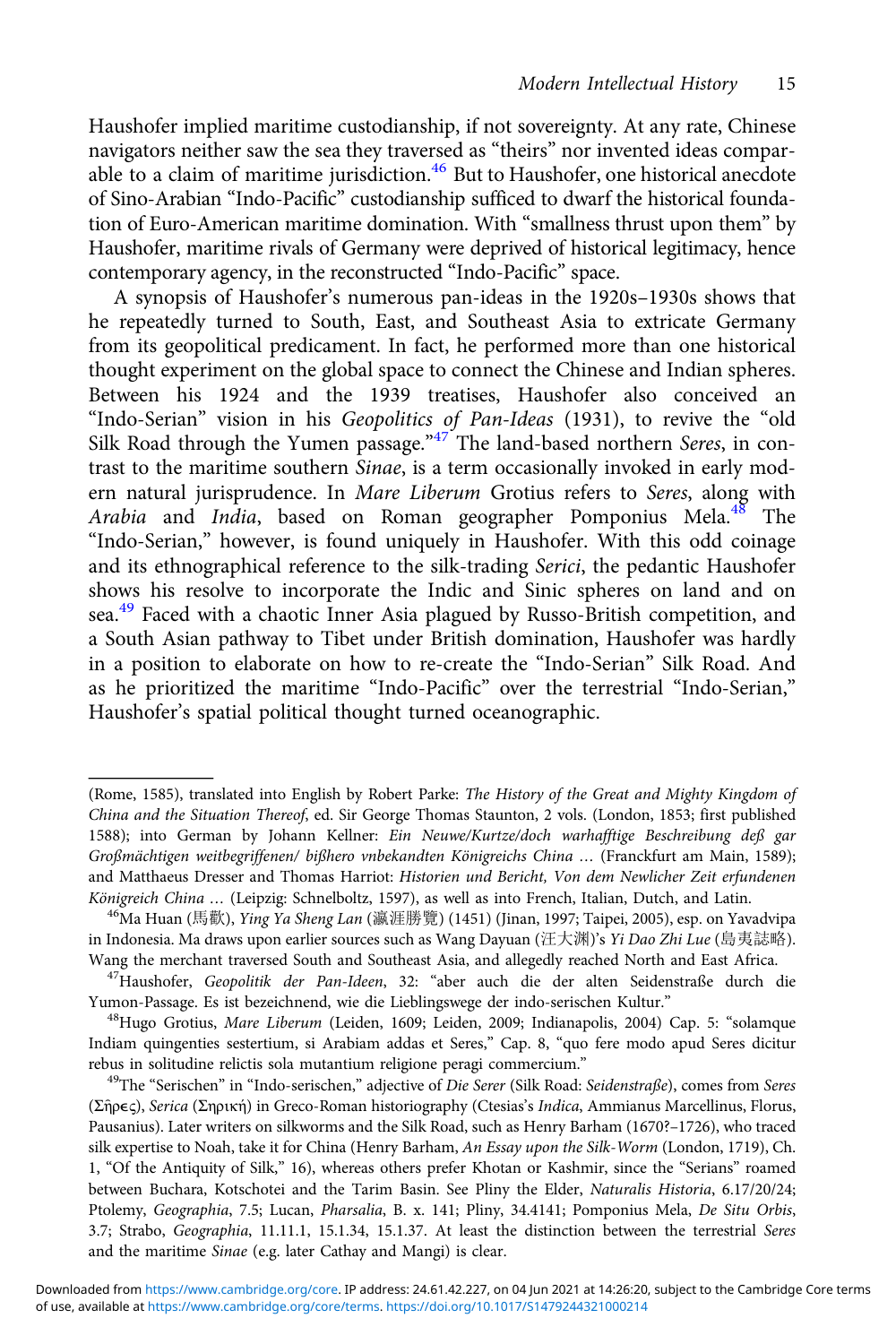In this way, Haushofer's pledge to pave a new path for Germany called for a global vision. In view of his pivot to Asian sources against Euro-American influences, Haushofer's Weimar context was intertwined with the interwar politics of South and East Asia. In fact, Haushofer's international intellectual contexts were long in the making. To better understand the Sino-Indian foundation of his anticolonial "Indo-Pacific," it is important to examine the contexts of oriental studies and orientalism, especially Haushofer's reception of European scholarship on India and China.

### Haushofer's Eastern contexts: the politics of indology and sinology

Haushofer assigned China and India key roles in the "Indo-Pacific" vision. He was keenly interested in both the cultural traditions and republican movements in India and China, thanks to both his German academic circles and interpersonal connections across Eurasia. It is tempting to ignore the vital places of India and China, given the singular place of Japan in Haushofer's writings. After all, he devoted numerous publications between 1913 and 1941 to the study of Japan. But the weight of Japan in Haushofer's oeuvre; the enthusiastic reception of Haushofer in Japanese social, political, and academic circles; and the historical fact of the Tripartite Pact should not overshadow India and China as two stimulating case studies that fuelled Haushofer's spatial imaginations in the interwar period.<sup>50</sup> In fact, Haushofer considered the "Indo-Pacific" case of Japan as an island-state to be simpler than what he called the "hermaphrodite and transitional spaces" (Zwitter- und übergangsräume)—that is, between terrestrial and maritime forms of political life—of the "Inner Crescent." By "Inner Crescent," Haushofer received but diverged from the Anglo-American school of "crescent theories." From Halford Mackinder's Inner versus Outer Crescent and Georg Simmel's "spatial sociology" to Nicholas J. Spykman's conceptualization of the "Rimland," these theorists all ask, albeit in different ways, how great powers clash over resource-rich spaces in between.<sup>51</sup> Haushofer, by contrast, raised the question of "sovereign space" from the point of view of the locals. Indeed, the more interesting question is how modern bounds of statehood could—or indeed couldn't—match to the complex geo-oceanographic features formed through long historical processes of the world. In other words, how to balance the "state idea" and the "land concept"? 52

Haushofer believed that the way China eventually resolves this question would apply equally to Central Europe, the Near East, and the Middle East. Along with his Indian liaison Benoy Kumar Sarkar (1887–1949), Haushofer speculated that the unfolding of the Chinese republican revolution of 1911, which by 1924 had descended into a chaotic power struggle, pointed to the future solution of the Indian

<sup>&</sup>lt;sup>50</sup>In fact, Haushofer's ties with Japan are counterproductively overworked. See Spang's critique of Herwig's narrative on Haushofer's "Pro-Japanese activities" in Spang, "Revisiting Karl Haushofer at 150," 29–30.<br><sup>51</sup>Brian Blouet, "The Political Career of Sir Halford Mackinder," *Political Geography Quarterly 6*/4

<sup>(1987), 355</sup>–67, at 191–2; Murphy, "Hitler's Geostrategist?", 4; Nicholas J. Spykman, The Geography of the Peace (New York, 1944); Spykman, The Social Theory of Georg Simmel (Chicago, 1925).<br><sup>52</sup>Haushofer, Geopolitik des Pazifischen Ozeans, 171–2.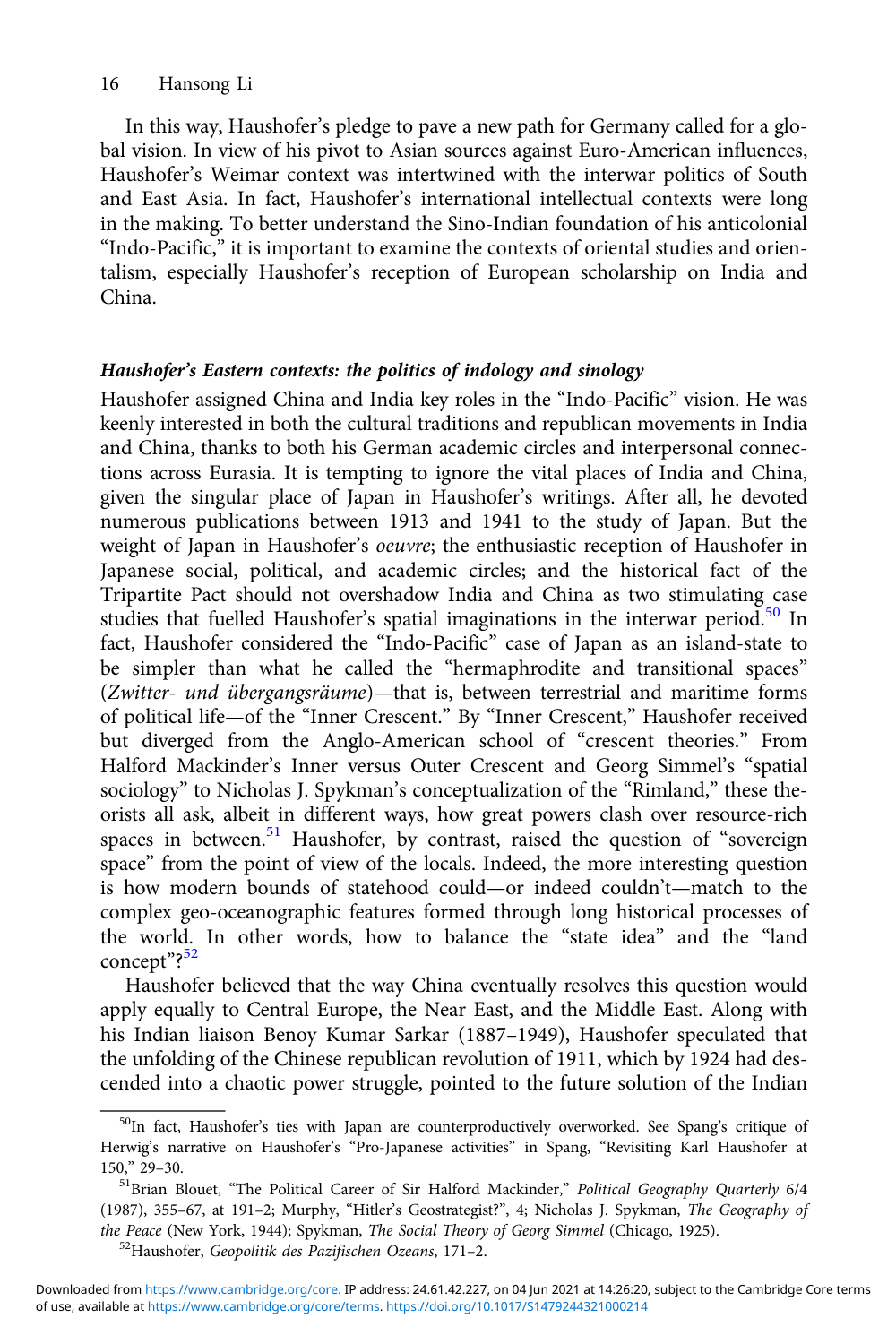imperial question.<sup>53</sup> In fact, Haushofer's own ties to key anticolonial activists in Berlin, notably Virendranath Chattopadhyaya and Agnes Smedley, proved also ties to Chinese activism.<sup>54</sup> This falls neatly in line with prevalent interwar narratives about the tightly bound fates of Indian and Chinese republicanisms, as revealed in recent works on the League against Imperialism.55 whilst international eyes were on the colourful election briberies and the simmering coup d'état (1923–4) in the old imperial capital, Haushofer averred that the motive power for paradigm changes resided in two figures only: Zhang Zuolin of Manchuria the "Condottieri-Generalgouverneur" and Sun Yat-sen of Sikiang, "the prototype of Anglicized-Reformed Chinese." Above all the dramas in the Central Plains, what captured Haushofer's imaginations were the two coastal maritime habitats by which the two camps were identified: access to the West Pacific via Bohai and Huanghai, and the waterways from the Pearl river delta to the South Seas, the Indian Ocean, and the southwestern Pacific. His prediction of China's political future would turn out to be surprisingly apt in six years' time, when the second generation leaders of these two blocs for the first time unified Republican China, in name if not in effect. Haushofer's acumen, however, was barely received in China. Other than a translation of the Defence Geopolitics: Geographic Basis of Military Science (Wehr-Geopolitik: Geographische Grundlagen einer Wehrkunde, 1932) by Zhou Guangda in 1945, Chinese reception of Haushofer remains scant to the present  $day.<sup>56</sup>$ 

Haushofer's situation of China and India at the heart of the "Indo-Pacific" vision was a product of his time and of his own intellectual encounters. At the time, German ethnography was a mediating ground for geo-oceanographers and comparative philologists. Haushofer humbly deferred all matters Sinic, ancient and modern, to the authority of Sanskritist-turned-sinologist Otto Francke (1863– 1946), whom Hellmut Wilhelm dubbed the "Nestor of German sinology."<sup>57</sup> Haushofer compared Francke's "New Formations of East Asia" (1911) and "Great Powers in East Asia" (1923) to Sarkar's "Futurism of Young Asia" (1917– 18), as two sources on "Indo-Pacific" consciousness.<sup>58</sup> Thus informed, Haushofer

(Hamburg, 1911); Francke, Die grossmächte in Ostasien von 1894 bis 1914 (Braunschweig, 1923). Benoy

<sup>&</sup>lt;sup>53</sup>For a stimulating study of Haushofer and Sarkar see Luna Sabastian, "Spaces on the Temporal Move: Weimar Geopolitik and the vision of an Indian Science of the State, 1924–1945," Global Intellectual History 3/2 (2018), 231–53.<br><sup>54</sup>Chatto (1880–1937) was closely associated with Liao Huanxing (廖焕星, 1895–1964). Other Chinese

representatives included Liu Puqing (柳溥慶, 1900–1974), and Shao Lizi (邵力子, 1882–1967). Soong Ching-ling (宋慶齡, 1893–1981) also pledged support. It is well known that Smedley (史沫特萊) later con-

<sup>55</sup>Michele Luoro, Comrades against Imperialism (Cambridge, 2018); Michele Luoro, Carolien Stolte, Heather Streets-Salter, and Sana Tannoury-Karam, eds., The League against Imperialism (Chicago, 2020).<br><sup>56</sup>Karl Haushofer (豪士浩華), Guofang Dilixue (國防地理學), trans. Guangda Zhou (周光達)

<sup>(</sup>Chongqing, 1945). See also Marc Andre Matten, Imagining a Postnational World: Hegemony and Space in Modern China (Leiden, 2016), 23 n. 36. In China, most of Mackinder was known after 1949. But Zhou's work established the translation of Geopolitik as 地緣政治, a term still in use today. For 地緣, see Guanzi (管子): "故緣地之利, 承從天之指, 辱舉其死, 開其國門, 辱知其神; 緣地之利者, 所以參 天地之吉綱也."<br><sup>57</sup>Hellmut Wilhelm, "German Sinology Today," *Far Eastern Quarterly* 8/3 (1949), 319–22.<br><sup>58</sup>Haushofer, *Geopolitik des Pazifischen Ozeans*, 172; Otto Francke, *Ostasiatische Neubildungen*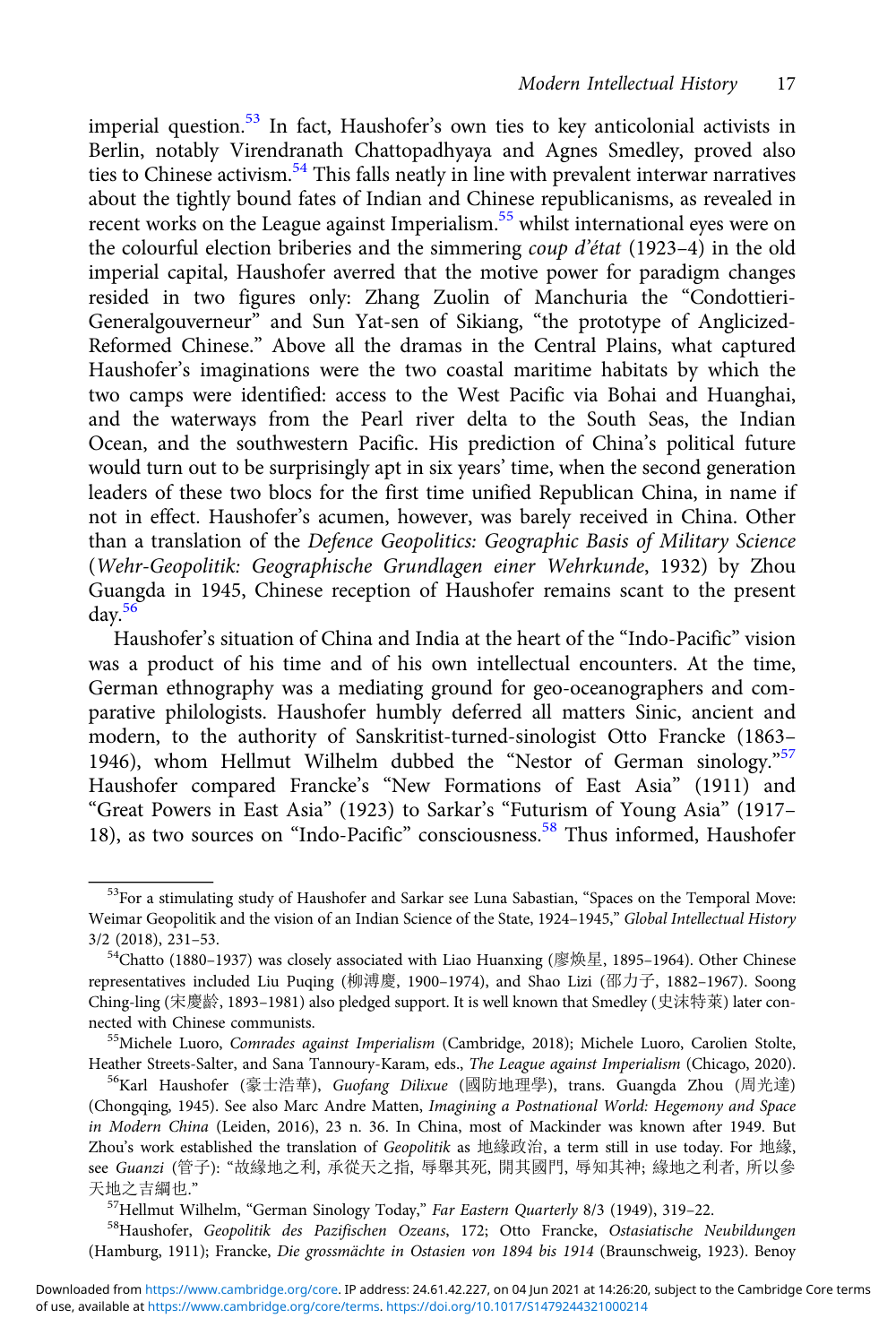counted on young, and preferably German-trained, Chinese and Indians to unleash a new wave of national self-determination throughout South and East Asia, in order to offset the "Euro-American" colonial clout.<sup>59</sup>

An important dimension of Haushofer's interest in the East is what may be called the politics of oriental studies. In 1923, when Haushofer was finalizing his tract, his main source on China, Otto Francke, assumed the chair of sinology at the University of Berlin vacated by the Dutch scholar J. J. M. de Groot. The coronation marked the persistent preeminence of German sinology in Berlin, despite the German loss of the Jiaozhou Bay (Kiautschou Deutsches Schutzgebiet) in Paris. As his citations show, Haushofer took seriously the opinion of Admiral Ballard (1862– 1948) that Maximilian von Spee's undeserved defeat at the hands of the Japanese (supported by the British) was symptomatic of the delicate balance of maritime power in the East China Sea.<sup>60</sup> The nexus of Haushofer's interests in German sinology and Germany's position in China is hardly surprising, for oriental studies and colonial politics were always intertwined. $61$  And Haushofer rightly appreciated Francke's legacy in the history of German and world sinology.<sup>62</sup> In a way, scholarship in sinology, indology, and historical philology is a token of national influence alternative to colonial power—where, by 1924, Germany had fallen far behind.

The politics of oriental studies also applies to indology, another interest of Haushofer.<sup>63</sup> Indology in the second half of the nineteenth century was rife with quarrels between English and German gurus. The most dramatic episode of politicized Sanskritology was the public bid for the Boden Professorship at Oxford by Max Müller and Monier Williams. On 7 December 1860, amidst marches and manifestoes, nonresident dons and faraway masters, alumni rode on special trains back to Oxford to indulge the proper Englishman with a majority of 220 votes over his

Haushofer's likely students in the Bavarian War Academy (Bayerische Kriegsakademie), Hermann Kriebel (1876–1941) pursued a career in China as a miltiary adviser and consul.<br><sup>62</sup>As it turned out, the next generation of international sinologists would be first groomed in Francke's

German school: George Kennedy of Yale, Étienne Balazs of the École des hautes études, and Wolfram Eberhard of Berkeley. However, Haushofer would later observe an exodus of German sinologists (and to some extent indologists) in the late 1930s and 1940s. See Martin Kern, "The Emigration of German Sinologists 1933–1945" *Journal of the American Oriental Society* 118/4 (1998), 507–29.<br><sup>63</sup>For Haushofer, figures such as Franz Bopp connect the dots. Bopp, coming from the Mainz moment of

the Prussian Enlightenment, inherits and represents the old generation of Franco-Prussian Sanskritists: Jean François Pons, Antoine-Léonard de Chézy, Silvestre de Sacy, Louis Mathieu Langlès. By Haushofer's time, German indology had become the centre.

Kumar Sarkar, "Futurism of Young Asia," *International Journal of Ethics* 28/4 (1918), 521-41. The text was delivered as a lecture in 1917 at the then excellent Clark University.

 $^{59}$ For another of Haushofer's calls for the oneness (Einheit) and self-determination (Selbstbestimmung) across the Indo-Pacific, and for its peoples to "regain consciousness," see Haushofer, "Die Einheit der Monsunländer," 107, 117.<br><sup>60</sup>George Ballard, *Rulers of the Indian Ocean* (London, 1927), 314: "but a detached squadron of

American cruisers based on the Philippines—of the composition of the German force stationed at Tsingtao under Von Spee in July 1914—would be a very grave danger to the British situation in the East, unless masked by at least an equal force based on Singapore. Von Spee was compelled to retreat across the Pacific because the whole Japanese navy joined in the hunt against him."<br><sup>61</sup>Haushofer's ties to German operations in China did not end with the siege of Tsingtao. One of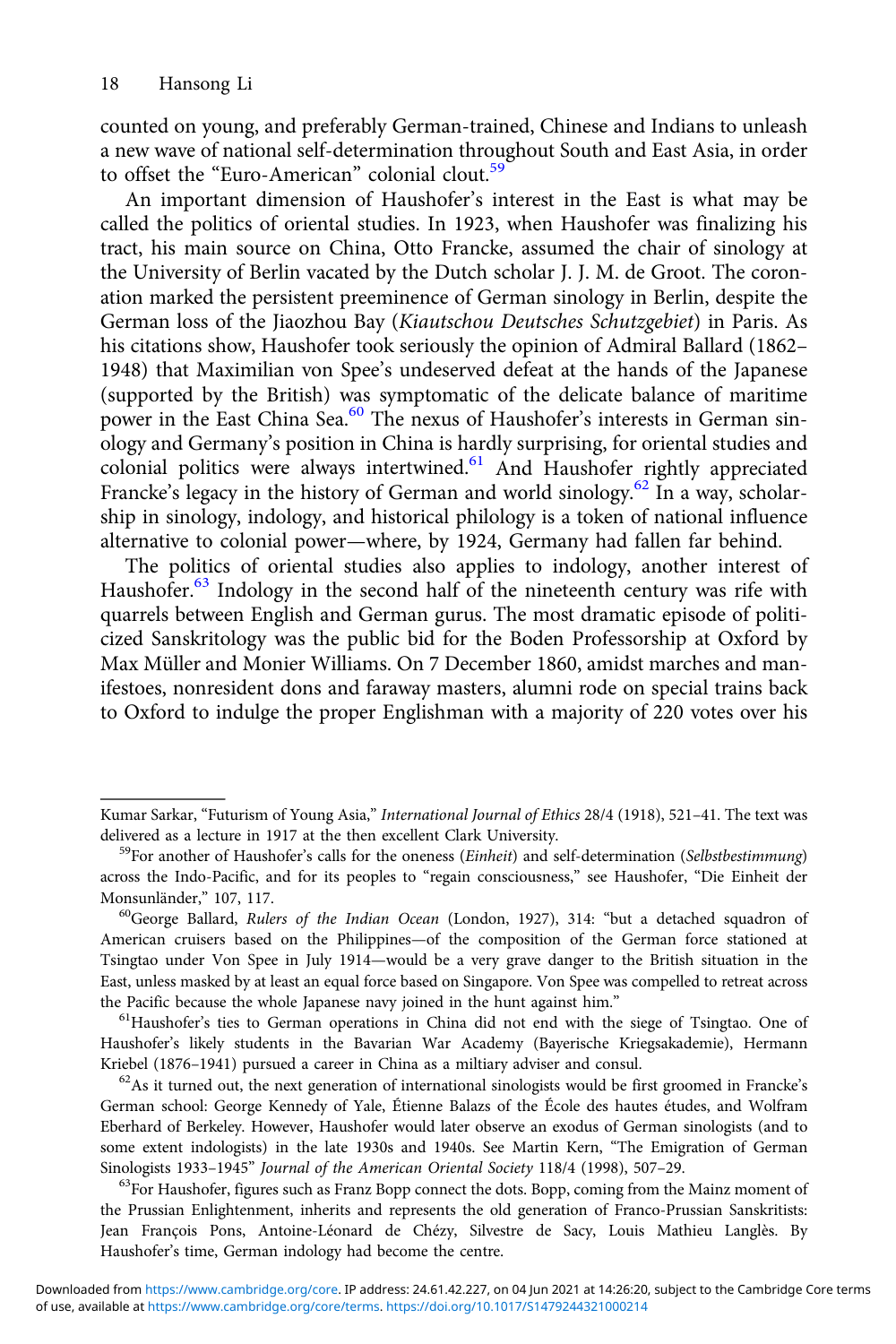"Continental" and "philosophical" German rival.<sup>64</sup> In the wake of the Indian Rebellion of 1857, the Oxford electorate grew profoundly suspicious of Sanskrit studies that did not contribute to colonial governance or missionary work, such as Müller's Vedic scholarship, despite the man's greater command of historical philology. This election has been remembered by many as an example of anachronism and academic prejudice in the Oxford system, if not a symptom of "English injustice" per se. Haushofer was conversant with Müller's legacy in the academic context. Although Sanskrit was never his forte, Haushofer followed Müller's linguistic theorizations of Indo-European, partly based on Vedic evidence, an illustrious line of research which Walther Wüst would infamously spin to the liking of Dietrich Eckart. Although Haushofer refrained from wading into the deep waters of India studies, he enlisted collaborators. In 1928 he cofounded the India Institute of the Deutsche Akademie with the anti-British Bengali intellectual Tarak Nath Das (1884–1958), who brought from the Kansas Leavenworth prison to Munich, first, grave grievances in the 1917 "Hindu-German Conspiracy Trial"; second, a book recently completed in California entitled Is Japan a Menace to Asia? prefaced by the Chinese politician Tang Shaoyi, with an appendix by Tokutomi Lichirō, the editor-in-chief of Kokumin Shimbun (國民新聞); and third, an ambitious plan to bring Indian students en masse to receive German education.<sup>65</sup> The institute they cofounded to foster Indo-German connection would be renamed "Max Müller Bhavan."<sup>66</sup> Indeed, the program recruited students from the Arya Samaj (आर्य समाज), an organization which propagated the theory of indigenous Hindu Aryans, allegedly grounded in the Vedic tradition. In this wise, the Vedas became symbolically linked to Indo-German cultural exchange as an oceanopolitical strategy.

Together, the contexts of India and China formed the intellectual seascape of the "Indo-Pacific." Strategically, the political resurrection of South and East Asia, even if not as German allies, would undercut the colonial clout of Western Europe and the United States.

#### Political resurrection of the "Indo-Pacific"

## The "Indo-Pacific" as an anticolonial coalition

Haushofer diagnosed the current state of the "Indo-Pacific" toward the goal of its political resurrection. First, to confront the "Euro-American" challenge, the

<sup>&</sup>lt;sup>64</sup>"Editorial," The Times, 29 Oct. 1860, 6; "University Intelligence," The Times, 15 May 1860, 9, 16 May 1860, 9, 23 May 1860, 9, 28 May 1860, 6, 27 June 1860, 12, 17 Aug. 1860, 7, 22 Oct. 1860, 7, 22 Nov. 1860, 10, 8 Dec. 1860, 9; Max Müller, MA (All Souls' College, Oxford, 30 Oct. 1860), "The Sanskrit Professorship" (letter to the editor), The Times, 31 Oct. 1860, 10. "Boden Sanscrit Professorship," The Observer, 3 June 1860, 3.<br><sup>65</sup>The booklet was published in Shanghai in 1917, copy consulted at Cornell University Library. Tang Shaoyi

<sup>(</sup>唐紹儀, 1862–1938) served as premier of the Republic of China; Tokutomi Lichirō (德富猪一郎, 1863–1957), sometimes misspelled Ichiro Tokutomi (德富一郎) by anglophone archivists who omit the syllable for "swine," is the original name of the right-wing Japanese thinker Tokutomi Sohō (德富蘇峰).

<sup>&</sup>lt;sup>66</sup>Benjamin Zachariah, "Transfers, Formations, Transformations? Some Programmatic Notes on Fascism in India, c.1922–1938," in Jörg Feuchter, Friedhelm Hoffmann, and Bee Yun, eds., Cultural Transfers in Dispute (Frankfurt, 2011), 167–92, at 190.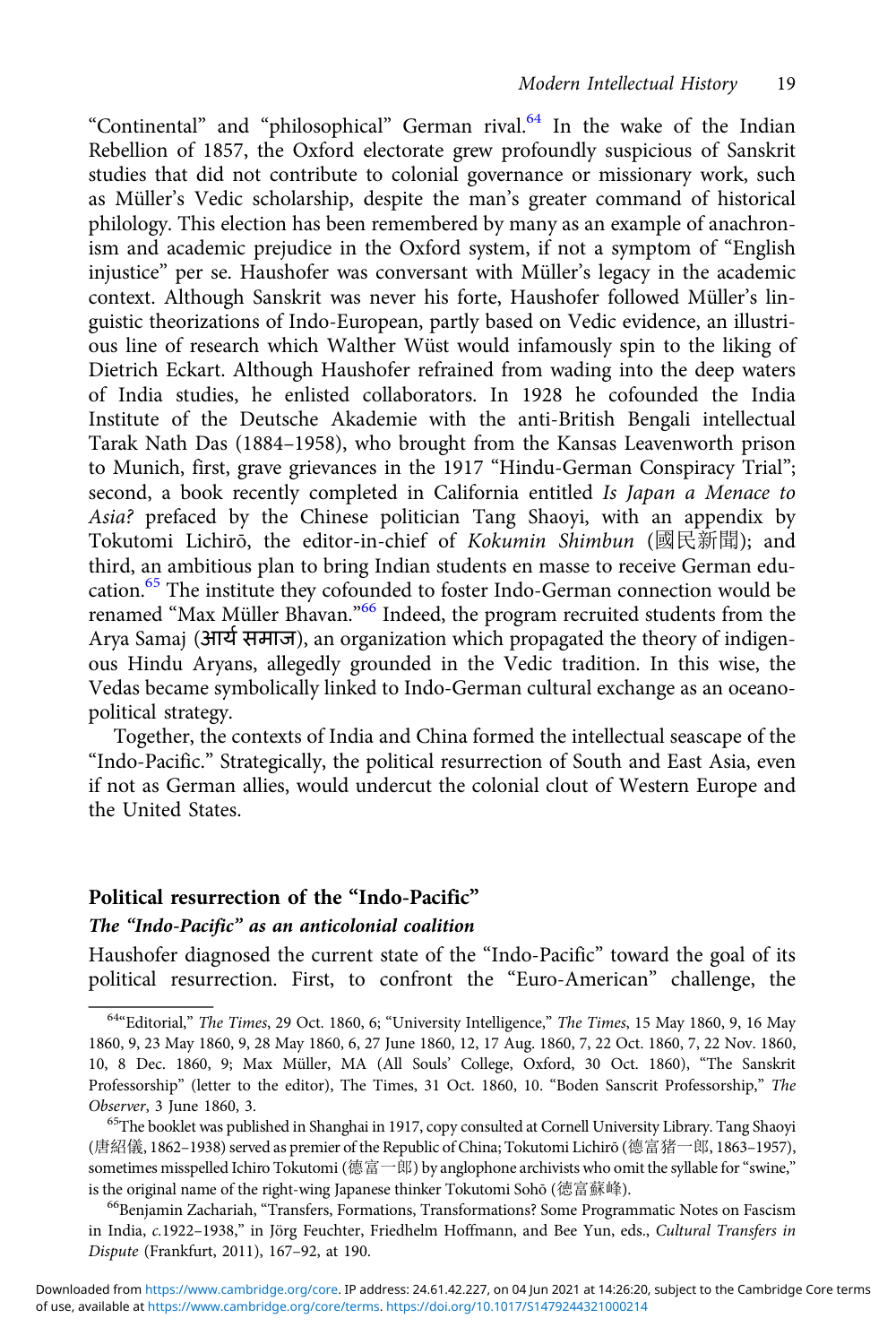"Indo-Pacific" must overcome its demographic constraint. On his way to explore the political potential of the "Indo-Pacific," Haushofer deployed his spatial theory to attack a "sixty-four-thousand-dollar question" in modern politico-economic thought: why did industrialization break out in the Atlantic but falter in Asia? Haushofer's idiosyncratic answer lies in the spatial structure of the "Indo-Pacific" at large. According to this theory, the expansive traffic space (Verkehrsraum) and the confined settlement spaces (Siedlungsräume) are decidedly out of proportion, due to the geographic diversity of the "Indo-Pacific." That is why, despite their seemingly large extent, "Indo-Pacific" countries have been serially strained by population growth. But since that pressure always gradually dissipated by customary self-control, it had never boiled over to the point of propelling an industrial breakthrough. Haushofer's prescription, then, was to devise demographic policies that strike "a bearable balance between popular pressure and tight space."<sup>67</sup> Needless to say, Haushofer's spatio-demographic theory was logically different from other population theories in the Third Reich, e.g. Walter Christaller's theories of "empty space" (Freiraum) rolled out in 1940–1.<sup>68</sup> Moreover, Haushofer's approach to political demography applied to vast spaces across land and sea. By his own account, it concerned not only economic activity but also an "artistic stimulus" that explains the incredibly complex sociological forms in Central Europe, Italy, India, Japan, and China's east coasts and central plains.<sup>69</sup> In this larger global vision, two sets of spaces—the densely populated Central Europe and Mediterranean, and the overly crowded Indian, Chinese, and Japanese communities—together form a counterpart to the Atlantic world, or "Euro-America." And here, too, Haushofer takes care to invoke Sarkar's approval of the "Indo-Pacific" versus "Euro-America" paradigm.<sup>70</sup>

As a champion of the "Indo-Pacific" cause, Haushofer watched the Euro-American pivot to Asia on high alert. In particular, he was alarmed that the "American Mediterranean," which he deemed deeply Atlantic–European in nature and organization, might be replicated in the "Australasian Mediterranean."<sup>71</sup> Begrudgingly, he rambled on about the expanding American spheres of influence: the United States had extended the "Pacific thresholds" to a larger "American Mediterranean" encompassing Panama, Cuba, Puerto Rico, San Domingo, the Virgin Islands, and Haiti—together 282,000 square miles with almost 20 million inhabitants—greatly outnumbering the 245,000 square kilometers and about 400,000 inhabitants of the German South Sea empire.<sup>72</sup> This jealousy of

<sup>&</sup>lt;sup>67</sup>Haushofer, Geopolitik des Pazifischen Ozeans, 102.<br><sup>68</sup>Walter Christaller, Die zentrale Grundgedanken zum Siedlungs- und Verwaltungsaufbau im Osten, Neues Bauerntum 32 (1940), 305–12; Christaller, Raumtheorie und Raumordnung, Archiv für Wirtschaftsplanung 1 (1941), 116–35; Christaller, Die zentralen Orte in den Ostgebieten und ihre Kulturund Marktbereiche, vol. 1, Von Struktur und Gestaltung der zentralen Orte des Deutschen Ostens

<sup>(</sup>Leipzig, 1941).<br><sup>69</sup>Haushofer, *Geopolitik des Pazifischen Ozeans*, Ch. 7 ("Pazifische Soziologie"), 102.<br><sup>70</sup>Ibid., Ch. 8 ("Der Einbruch der weissen Rasse"), 117–18.<br><sup>71</sup>Ibid. By the "American Mediterranean" Haushofer m and the Caribbean Sea, draine by North American, South American and Meso-American rivers (e.g. the Magdalena, Mississippi, Belize, Rio Colorado, etc.) and its outskirts. This loose term, now obsolete by oceanographic standards, remains a vague and informal reference. 72Ibid.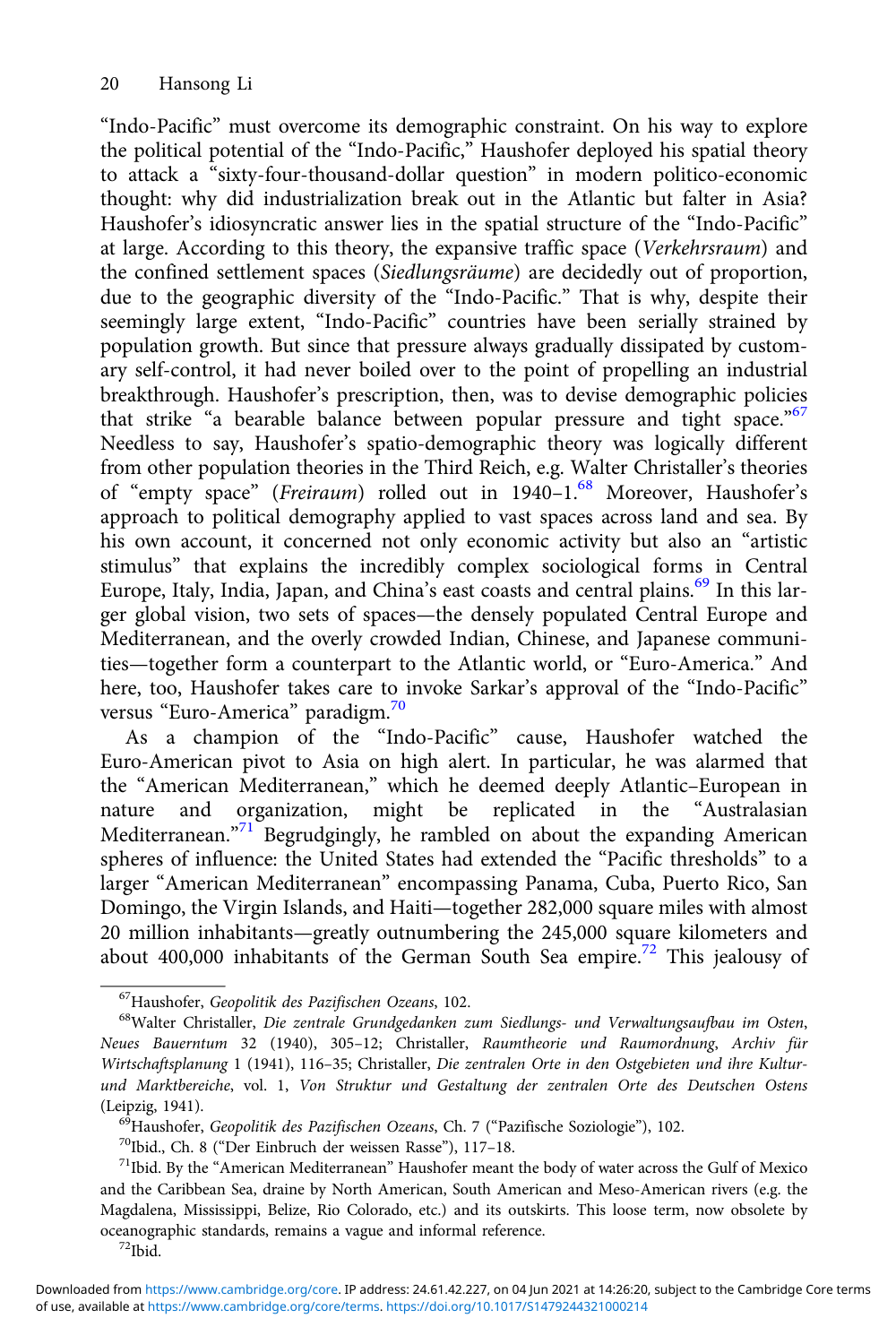the size of habitats and inhabitants shows that Haushofer was conscious of a German-versus-American race to make and remake the "Indo-Pacific." His strategy was to countervail the "Euro-American Mediterranean" by integrating the space stretching from the Monsoon Subcontinent to Macau and Malacca. The historic opportunity in German outreach to India and China was the creation of this maritime "Indo-Pacific" belt as an anti-American project.

Haushofer realized that, for the purpose of internal "Indo-Pacific" unity against Euro-American encroachment, it was crucial to forestall any attempt to pit the "more Indian" against the "more Pacific" spaces within the maritime belt. This is a serious challenge, and a thorny issue in public debates over the selfdetermination of Southeast Asia, the melting pot of Sinic and Hindu influences since antiquity. Against the popular opinion that these two elements are so different that even European colonialists resorted to different approaches of governance, Haushofer replied that the best "cultural politicians" must adopt a unified approach to govern any "Indo-Pacific" life space with success. Elsewhere sensitive to "Indo-Pacific" heterogeneity, Haushofer here warned against taking too many cultural-geographical peculiarities into account. Allegedly, it was due to the exaggeration of local cultural differences that colonial governors tended to adopt harsher measures than those policies emanating directly from the home country.<sup>73</sup> Doubling down on this point, Haushofer laid into the overuse of cultural geography to demarcate maritime political spaces. Historical contingencies such as the Hindu–Sinic cultural divide in Southeast Asia disturb the calm objectivity of geophysical features: the life cycles of marine species, the procession of oceanic currents, and the direction of sea winds. Here, Haushofer returned to oceanography in his rhetoric, not without reason. Neither a sinologist nor an indologist by training, Haushofer struggled to invent a culturalgeographic theory that would fuse the Sino-Hindu spheres of the "Indo-Pacific." Therefore he resorted to reorganizing political spaces according to the reconceptualization of natural spaces.

Ultimately, Haushofer failed to establish a groundbreaking approach to rethink the relationship between Indian and Chinese traditions in Southeast Asia. But the problem he identified endures to the present day. Twenty-first-century "Indo-Pacific" strategists struggle to answer the same question on the physical unity and cultural disunity of the region, especially in Southeast Asia. So far, "Indo-Pacific" advocates have relied on the perceived similarity in the political institutions of Japan, India, and the United States to lay a common ground for unity. However, this "unity" fails to account for major differences in the forms of culture, society, and governance in the vast spaces between a handful of Washington's avowed allies. In contrast, Haushofer's sense of unity runs deeper than political institutions, to the level of political cultures. There, the answer is not as facile. Regardless of his motives, Haushofer's "Indo-Pacific" took the question of indigenous and colonial politics seriously. And in search of the right way to harmonize Indian and Chinese influences, Haushofer had the foresight to identify Southeast Asia as a key space within space. The political resurrection of Southeast Asia was to become a bulwark against Anglo-American expansions into the "Indo-Pacific."

<sup>73</sup>Ibid., 106.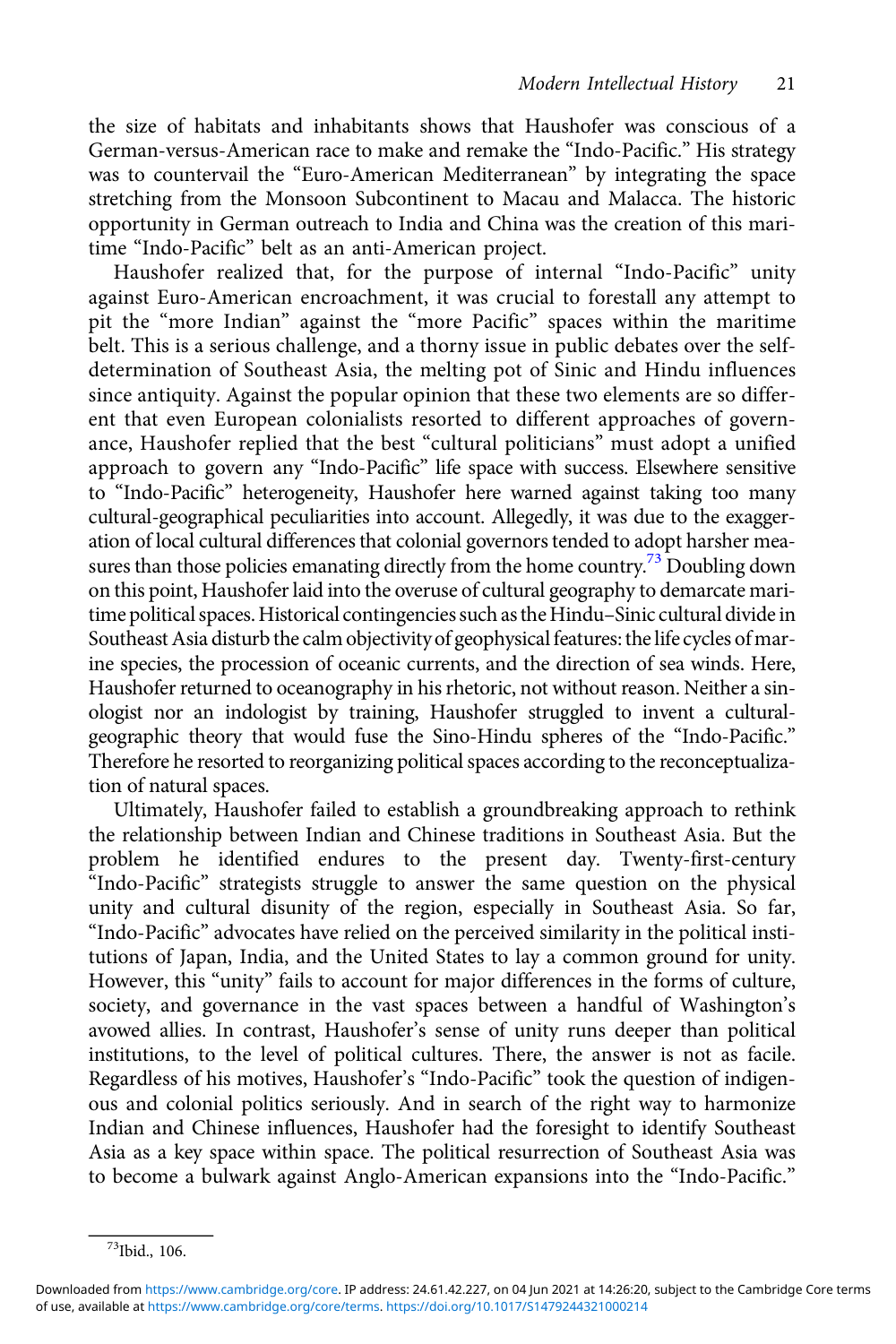## Manila and Malacca: the "Indo-Pacific" as a bulwark against Anglo-American influences

Haushofer argued for "Indo-Pacific" self-determination in two pivotal spaces: Manila and Malacca. In Pacific Ocean, he reserved the harshest words for the American transplantation of the "Atlantean" model of imperialism in the "Indo-Pacific" Philippines. Here, the man today remembered as the "Crown geopolitician" of the Reich blasted "imperialism" through the explicit language of comparative political theory. He mocked the Americans for not recognizing the appeal of a peculiar sense of self-determination amongst the "Indo-Pacificians" whose indigenous thought strikes a greater political balance than the Euro-American tradition. Western intervention in the "Indo-Pacific," the argument goes, is seen unfavourably "through the eyes of Buddha, Gandhi, and Tagore," especially when compared to the standard of Chinese political philosophy.<sup>74</sup> Convinced that the "Indo-Pacificians" embrace a sensible and unified cultural worldview in the "space of monsoon-land," Haushofer found something to praise even in the "semantic disharmonies" of geographic names across this region—Indochina, Australasia, Malaysia, and "Insulindia.<sup>575</sup> Famous for his own penchant for pan-ideas, Haushofer proposed that the prolific use of compound terms reveals a special "Indo-Pacific" sensitivity to productive tensions in their spatial language.<sup>76</sup> Returning to his strategic vision, Haushofer exhorted the form-torn and soul-torn "Indo-Pacific" to selfdetermination from Anglo-American–French–Dutch–Portuguese dominations. In context, this endorsement of self-determination was a default position for interwar Germany. So Haushofer's rhetoric fits the larger story. What is distinctive, however, is his argument, one that is based on the politico-oceanographic vision of the "Indo-Pacific."

Haushofer censured not only American Manila but also British Singapore, both urban centres of their respective "Mediterraneans." The two spaces are also the geopolitical manometers of the larger "Indo-Pacific." And these manometers, in turn, are determined by a set of vectors: capital, culture, urbanisation, and marginal growth. Strategically, Haushofer's designation of Malacca as the "the key point in the Indo-Pacific" echoes Admiral Ballard's selection of Singapore as the "proper watching station for ships covering the Indian Ocean."<sup>77</sup> Historically, it stands well within the four-century-long tradition of Portuguese, Dutch, and English political thought experiments on international justice off the coasts of Macao and Malacca. But besides the strategic and rhetorical contexts, there was a more pressing political context to Haushofer's focus on Malacca. In the 1910s–1920s, Malaysia witnessed the consolidation of seven polities under British imperial paramountcy: the Straits Settlements, the Federated Malay States, Perlis, Kedah, Kelantan, Terengganu, and Johore. A further

<sup>74</sup>Ibid., Ch. 16 ("Imperium pacificum und Selbstbestimmung"), 231: "An ihnen erhellt, daß es einen Sondertyp pazifischer Selbstbestimmungsideale gibt, der sich vom atlantischen unterscheidet, und der auch auf die Formen des Imperialismus im Pazifik umgestaltend einwirkt. Es erhellt auch, daß ein stärkerer Ausgleichszug darin herrscht, als in der atlantischen Welt, deren Methoden man im Indo-Pazifik vielfach mit den Augen Buddhas, Gandhis und Tagores ansieht, und unvorteilhaft mit den

Maßstäben der chinesischen Staatsphilosophie auswählend vergleicht." <sup>75</sup>"Insulindia" is an obsolete term that refers to maritime Southeast Asia. 76Ibid., Ch. 13, 182.

<sup>77</sup>Ballard, Rulers of the Indian Ocean, 311.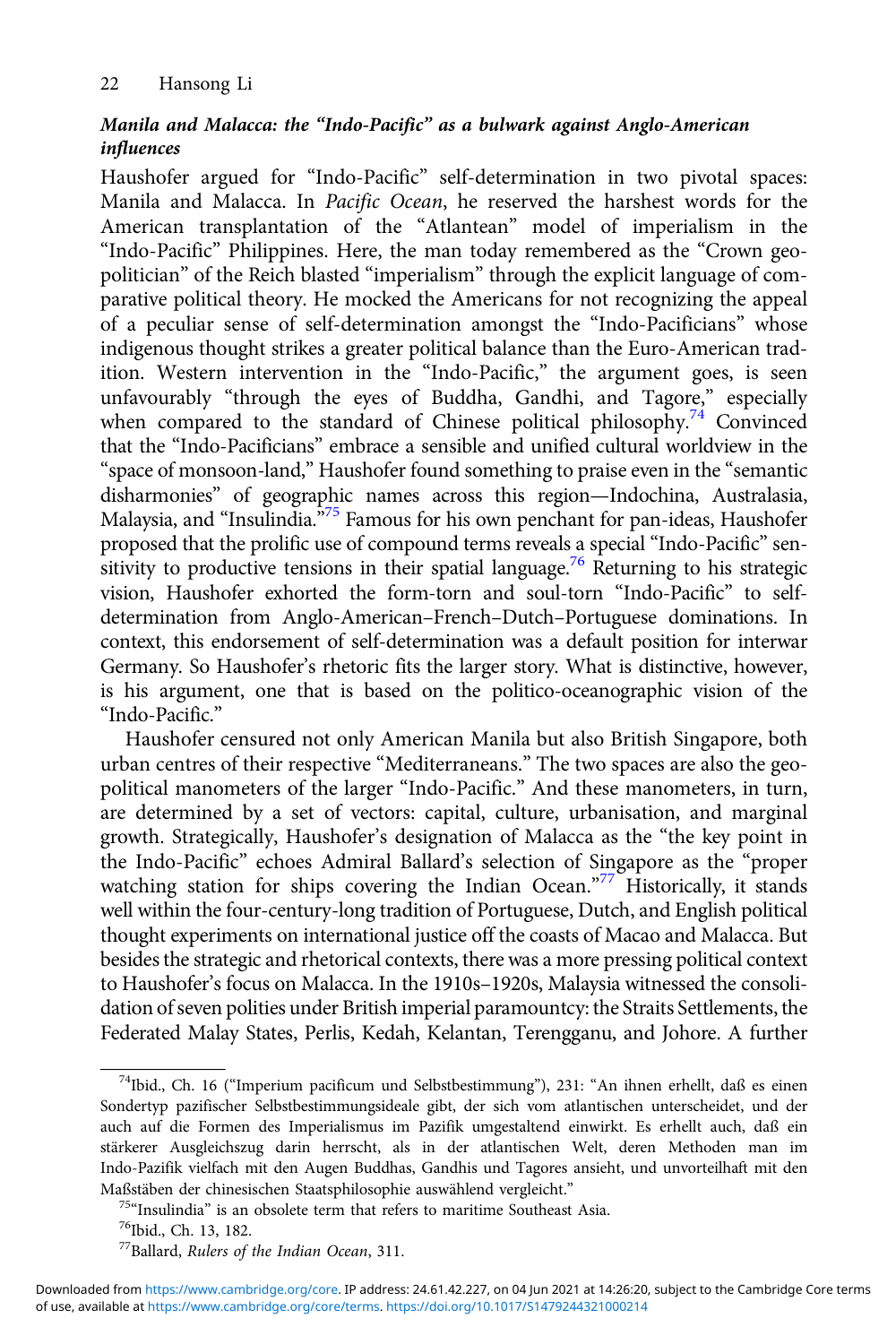entrenched British presence in this period ended lingering Dutch influence in the region, which had waned steadily throughout the Napoleonic wars, declined precipitously from the Anglo-Dutch Treaty of 1824 to the Pangkor Treaty of 1874, and had almost vanished by the Anglo-Siamese Treaty of 1909.<sup>78</sup> When Haushofer crafted his first formulation of the "Indo-Pacific," however, the English had not yet fully reorganized or militarized this loose string of territories under the Crown. But anticipating such a move—which would not come about until the end of World War II— Haushofer speculated that "the expansion into a first-rank sea base would not fail as a simultaneously reassuring and admonishing symbol of England's overshadowing in Dutch India, and as a soul-strengthening one in Australia."<sup>79</sup>

In both Manila and Malacca, Haushofer's avowed aim to breathe political life into the "Indo-Pacific Ocean" is clear from the strategic standpoint of interwar Germany. Given the long history of Euro-American involvement in South, Southeast, and East Asia, as well as the entrenchment of British influence in Australasia, it was both too late and too costly for Germany to operate as a colonial imperial power in the region. Therefore Haushofer turned to "Indo-Pacific" political resurrection, not German recolonization or rearmament. But it is not the case that Haushofer evaded the prospect of reestablishing German military superiority over the oceanic space. Haushofer did realize, for instance, that new technologies might alter the balance of power on the ocean at a faster pace and on a larger scale. A decade before Schmitt ruminated on new submarines and aeroplanes in Land and Sea, Haushofer had already theorized the spatio-political effects of U-boats and seaplane tenders on the future of the "Indo-Pacific."<sup>80</sup> But Haushofer's larger vision was a political one. He hoped that the self-determination of "Indo-Pacific" colonies, rather than another European war, would rebalance the international order.

Haushofer envisioned the future "Indo-Pacific" as a self-conscious political body. Possibly and preferably, the new "Indo-Pacific" would boast German-educated Indian leaders on the front lines of anticolonial resistance, and German-trained Chinese soldiers behind the republic's barricades. $81$  A moderate but robust maritime "Indo-Pacific" belt, even if not a formal ally, would amplify if not echo German voices on the continent in better times and come to its aid should fortune turn its tides. But to a Germany unhopeful for recolonization, the self-determination of a decolonized "Indo-Pacific" itself would be a sizeable gain. Indeed, Haushofer took care not to specify any diplomatic alliance with Germany as a prerequisite for the "Indo-Pacific" project. Between the lines, the underlying message was that even

<sup>&</sup>lt;sup>78</sup>Willam R. Roff, *The Origins of Malay Nationalism* (New Haven, 1967).<br><sup>79</sup>Haushofer, *Geopolitik des Pazifischen Ozeans*, Ch. 23 ("Eigenart der pazifischen Wehrgeographie"), 317–18.<br><sup>80</sup>Ibid: "Natürlich wird es in Zukunft auch das U-Boot und das Flugzeugmutterschiff leisten können …

Sie alle lagern in ihrer kulturmorphologischen Schichtung quer über den Großen Ozean hinweg, verfolgbar von der indischen inselwelt bis in die frühamerikanischen Kulturreiche." Contrast this ethnographical view to Schmitt, Land und Meer.<br><sup>81</sup>Bernd Martin, ed., Die Deutsche Beraterschaft in China 1927-1938 (Düsseldorf, 1981). Prominent

German miltiary advisers to China include Max Hermann Bauer (1869–1929), invited by Zhu Jiahua (Chu Chia-hua, 朱家驊) to serve the Nanjing government six years after the Kapp Putsch (1920). The Bayerische Kriegsakademie alumnus and 1923 Munich Putsch veteran Hermann Kriebel is an acquantaince and possible student of Hauhsofer.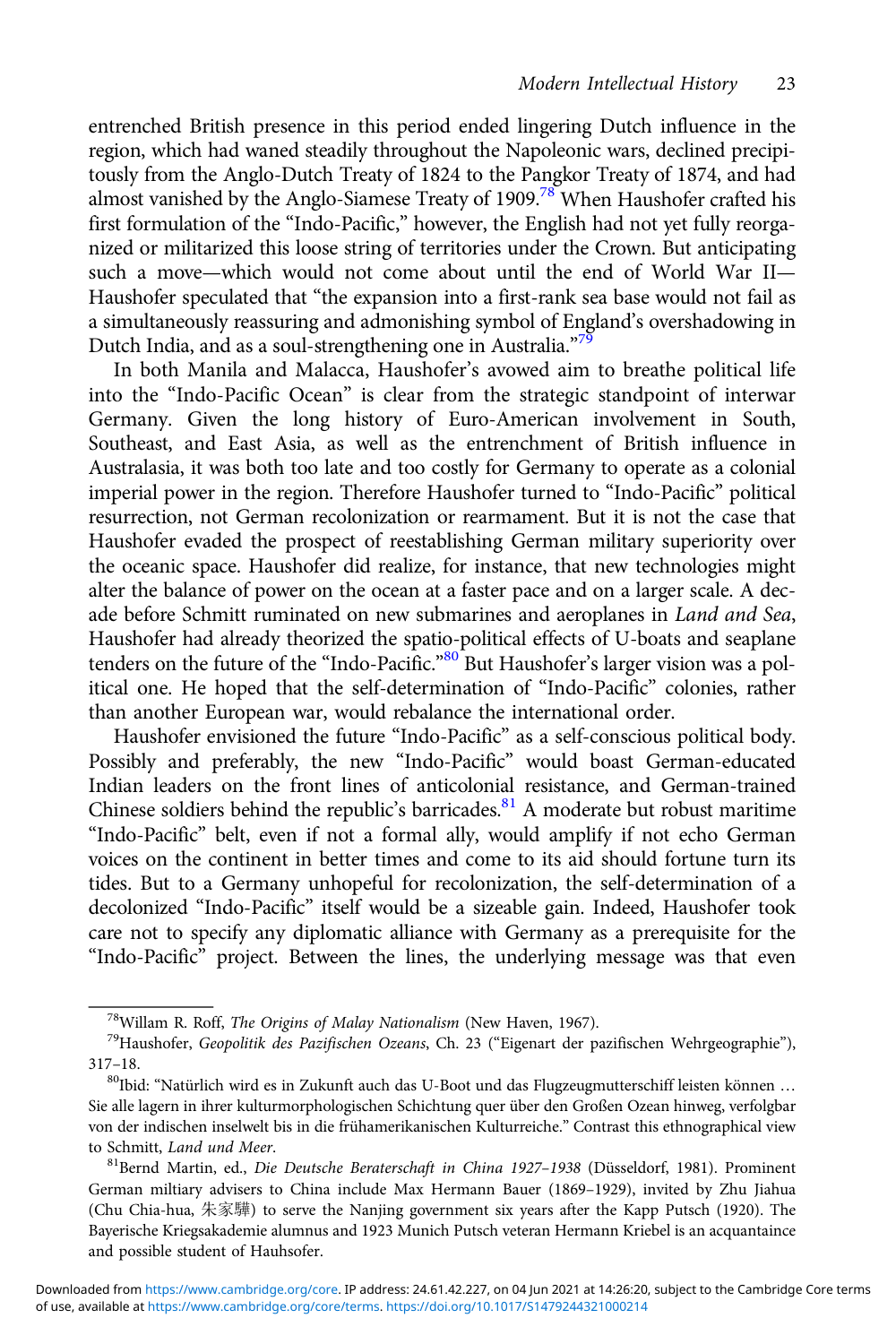without German leadership, the "Indo-Pacific" region should and would cast down the shackles of colonial domination to regain its overdue political consciousness.

A restrained and realistic prescriber of oceano-political medicines, Haushofer was aware that he offered political theory, not diplomatic practice.<sup>82</sup> At a distance from Germany's negotiating tables and foreign-policy meetings, Haushofer entertained global spatial imaginations that were, admittedly, difficult to translate into diplomatic measures. But precisely for this reason, the "Indo-Pacific" vision assumed a global oceanic shape that extended beyond interwar German diplomacy, even though Haushofer's concerns, motivations, and sources were deeply rooted in their contexts. Indeed, the original "Indo-Pacific" concept, in its historical specificity, provokes us to interrogate the alignment and misalignment of the natural environment and political consciousness, the tensions between indigenous culture and colonial governance, as well as the possibility and limitations of reconceptualizing terrestrial and oceanic spaces to rethink international politics. Interestingly and ironically, Haushofer's concern for interwar Germany in international power struggles morphed into a spatial discourse on anticolonial world making. Once we begin to reflect on what the "Indo-Pacific" was as an anticolonial vision, we are able to turn the return of the "Indo-Pacific" into an opportunity to rethink how space could be reconceptualized for anticolonial political thought. More broadly, just as the recovery of a contextualized political concept induces us to rethink political languages of our own time, a critical restoration of Haushofer's "Indo-Pacific" idea challenges us to wrestle with the same questions Haushofer raised, answered, or failed to resolve.

## Conclusion

Karl Haushofer's "Indo-Pacific" is a historically grounded and theoretically innovative politico-oceanographic vision. In this first study of Haushofer's "Indo-Pacific" concept in political thought and intellectual history, I have attempted to unravel the inner logic, discursive structure, and political implications of what the "Indo-Pacific" really was. The underlying political oceanography, for all its flaws, makes a serious contribution to the conceptualization of maritime global space.<sup>83</sup> It is a great loss to miss the thick layers of Haushofer's "Indo-Pacific" concept: its case for rethinking the conventions of demarcating global spaces, its regard for indigenous political lives in oceanic spaces, and its call for anticolonial politics to remake the international order. This is so, not least because all such questions are missing in the contemporary discourse on the "Indo-Pacific" as a site for great-power diplomacy. Regrettably, whereas historians have yet to explain

<sup>82</sup>Spang notes Haushofer's repeated exposition of the "25 percent idea" that geopolitics explains only 25 percent of politics. Spang, "Revisiting Karl Haushofer at 150," 42 n. 36. Karl Haushofer, "Einführung," in J. Fairgrieve, ed., Geographie und Weltmacht (Berlin, 1925), 1-11, at 6; Karl Haushofer, "Grundlage, Wesen und Ziele der Geopolitik," in Haushofer et al., Bausteine zur Geopolitik, 29-48, at 47-8; R. Sprengel, Kritik der Geopolitik (Berlin, 1996), 162.<br><sup>83</sup>Haushofer's approach to mapping natural spaces onto cultural spaces, in order to bring the physical–

material with the cultural–aesthetic, to trace the deeper causes of fluctuations in human life forms in the traffic spaces across the oceans, compares and connects with Braudel. See Geoffrey Symcox, "Braudel and the Mediterranean City," in Gabriel Piterberg, Teofilo F. Ruiz, and Geoffrey Symcox, Braudel Revisited (Toronto, 2010), 35–52, at 37–8; Rolf Petri, "The Mediterranean Metaphor in Early Geopolitical Writings," History 101/348 (2016), 671–91.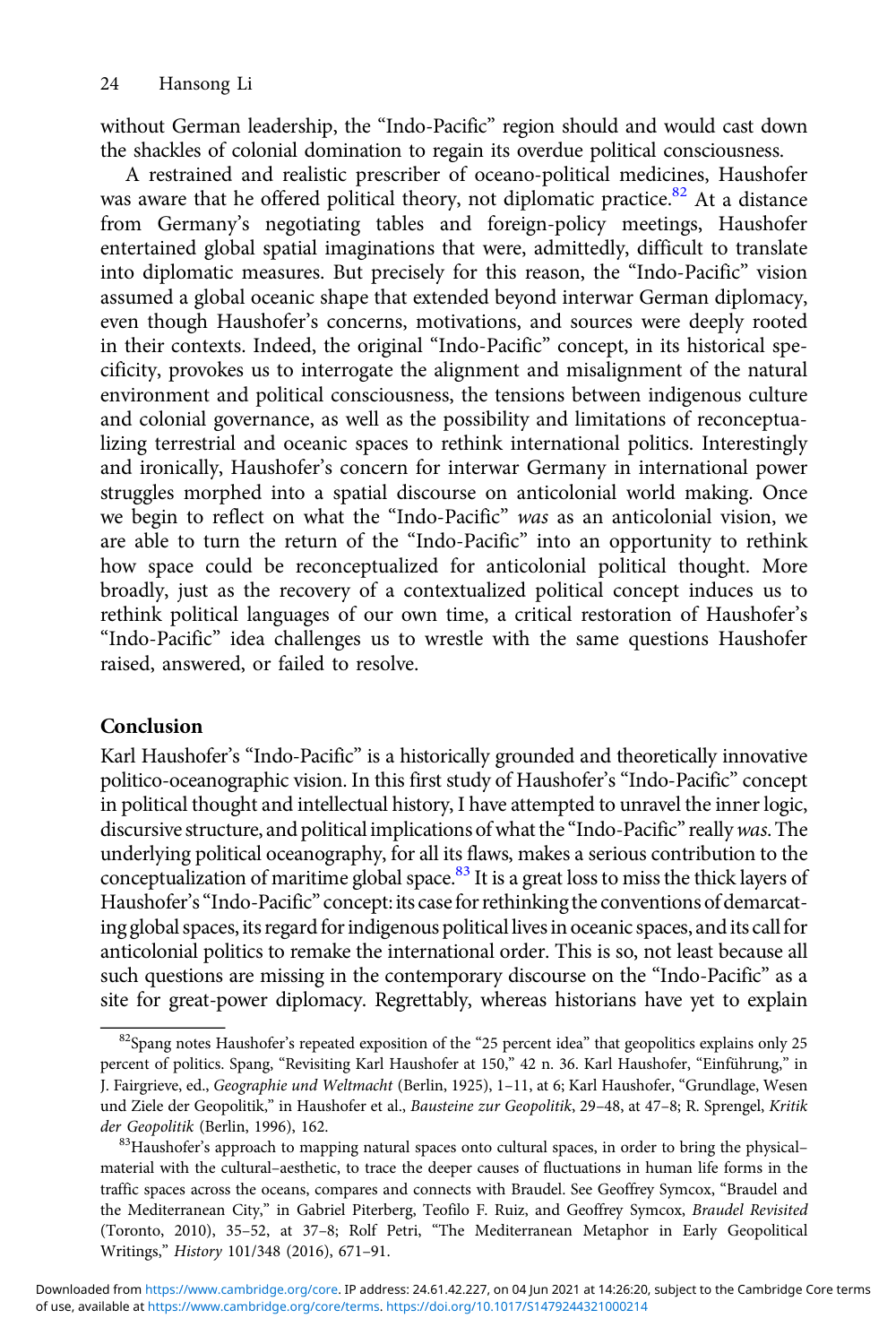what Haushofer meant by the spatial concept, virtually all recent scholarship on the "Indo-Pacific" takes Haushofer for granted as a pale genealogical fact, with no effort to engage with his ideas. Readers of the "historical" geopolitical strategist of the Third Reich, on the other hand, are easily distracted by the salient contexts of the Molotov– Ribbentrop and the Tripartite Pacts.<sup>84</sup> The risk herein is the failure to see Haushofer beyond his use of the notorious Lebensraum concept, his Kontinentalblock theory, or his alleged influences on Germany's Soviet and Japanese policy. As a result, scholars miss Haushofer's interwar vision for an "Indo-Pacific" coalition, headed by not only Japan but also India and China, against the maritime colonial powers of Western Europe, the British Empire, and the United States. Indeed, a serious analysis of Haushofer's "Indo-Pacific" is long overdue.

Haushofer's "Indo-Pacific" is a case where an intellectual intervention, motivated by the perceived geopolitical interest of a particular state, turns out to stimulate a global anticolonial vision beyond its immediate contexts. Taking past dictions and discourses on their own terms, I recover not only the product of Haushofer's spatial imaginations, but also the questions he raised along the way. As Haushofer realigned oceanic spaces to advance his political agenda, he engaged with multiple sets of perspectives in tension: the indigenous, settler, and colonial; the insular, coastal and oceanic; the Indic, Sinic, and "maritime nomadic"; the natural, social, and cultural; the local, stately, and international. As a result, the "Indo-Pacific" thesis is bewilderingly complex. Therefore it is all the more imprudent to gloss over Haushofer as simply "the first to use the term Indo-Pacific." Doing so inevitably projects the paler notion of "Indo-Pacific" as a site for great-power politics onto the richer idea in its dual contexts of political oceanography and anticolonial politics. Surely, if the past and present, life and afterlife of the "Indo-Pacific" are irrelevant to each other, then it is pointless to pinpoint Haushofer as a genealogical fact. If, however, the reincarnation of the "Indo-Pacific" hinges on, but fails to engage with, the critical insights of its original formulation—which I argue is the case then it is imperative that political theorists and intellectual historians uncover the lost meanings for present deliberations. What is at stake is much more than anachronism. The neglect of what the "Indo-Pacific" was impoverishes our own political language. The result is a tremendous loss of intellectual richness, imaginative capacity, and conceptual complexity. Like today's "Indo-Pacific" advocates, Haushofer politicized marine ecology. But unlike political commentators today, Haushofer also interrogated colonial domination and self-determination, and how their tension maps onto the fault lines of landscapes and seascapes. Since Haushofer deployed politico-oceanographic evidence to legitimize anticolonial activism from within the region, the ideological foundation of the "Indo-Pacific" consists in the features, histories, and ideas emanating from its own vast space and various traditions. For all these reasons, probing Haushofer's theory is not a matter of

<sup>&</sup>lt;sup>84</sup>Frank Ebeling, Geopolitik: Karl Haushofer und seine Raumwissenschaft 1919-1945 (Berlin, 1994); Henning Heske, "Karl Haushofer," Political Geography 6 (1987), 135–44; Gearóid Ó Tuathail, Simon Dalby, and Paul Routledge, The Geopolitics Reader (New York, 1998); David Thomas Murphy, The Heroic Earth (Kent, 1997); Trevor J. Barnes and Claudio Minca, "Nazi Spatial Theory," Annals of the Association of American Geographers 103/3 (2013), 669–87; Robert D. Kaplan, The Revenge of Geography (New York, 2012).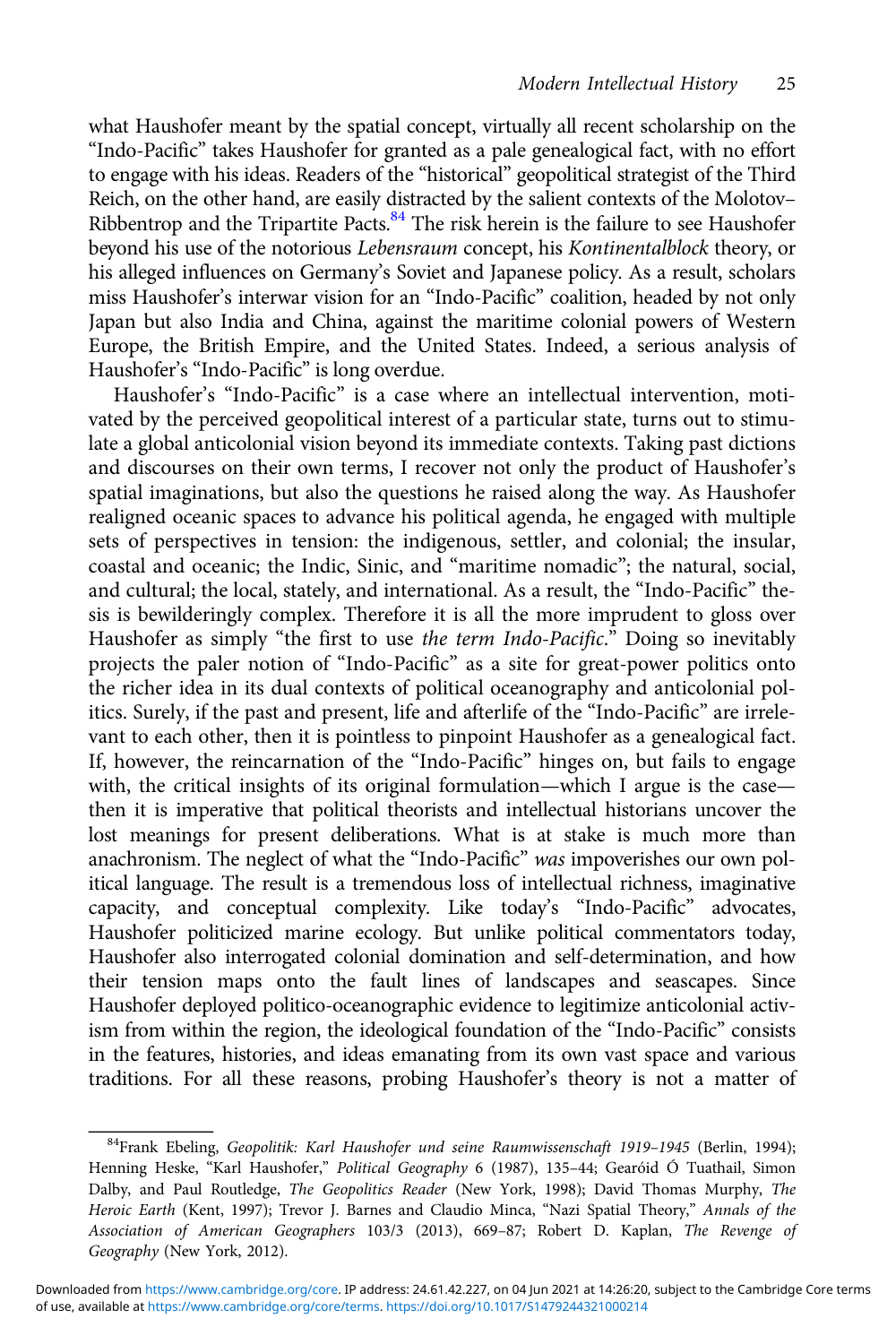antiquarian interest, but a substantive exercise of political reflections on the meanings, limits, and implications of the "Indo-Pacific" as a political language.

In this paper, I have suggested that despite the incredibly diverse building blocks marine zoology, philology, and ethnography—at the oceanographic foundation of the "Indo-Pacific," Haushofer's case for the "Indo-Pacific" as one bloc, by natural and political necessity, suffers from serious flaws. In order to translate scientific evidence into political theory, Haushofer often skipped intermediary steps, glossed over arguments, and jumped to causal claims. Nevertheless, his rhetoric represents a unique mode of political reasoning in context, where his spatial determinism faced off rival determinisms, most notoriously "raciology" (Rassenkunde), a tradition based on a very different set of "natural-scientific" evidence. $85$  At a time when competing ideological trends were taking on the same perennial question in German political thought—the scarcity of strategic access to global "travel spaces"—Haushofer offered a global "belt-and-road" solution.

The "Indo-Pacific" strategy promotes the political resurrection of Asian peoples against "Euro-American" domination. The goal is not only to establish the "the fact of this uniform geopolitical mood … in the Indo-pacific life space," but to explore its political potential.<sup>86</sup> For this larger end, Haushofer built on his connections with not only Japan, but also South, East, and Southeast Asia, as pillars of the "Indo-Pacific" vision. However, repercussions fell flat in India, and reciprocations of Haushofer's interest in Chinese republicanism remained scant. Generations of scholars have noticed that only Japan witnessed a torrent of geo-oceano-political thinking, fueled in part by massive translations of Haushofer's works.<sup>87</sup> Yet the primacy of Japan in Haushofer's reception should not obscure the balanced syncretism and syntheticism in the "Indo-Pacific" vision. Indeed, although "spatial determinism" is a common feature of German geopolitics, Haushofer sees spaces as polymorphic in his political oceanography. At a time when geographers challenge us to rethink the seemingly rock-solid divisions of continents, Haushofer's insistence on "polymorphic unity" provokes us to rethink the global oceanic space.<sup>88</sup>

ceptualization of maritime spaces remains a historiographical legacy. See Cornel Zwierlein, "Die Auswirkungen von spatial turn und Kulturtransferheuristiken auf das Epochenkonzept 'Frühe Neuzeit'," in Michael North, ed., Kultureller Austausch (Cologne, Weimar and Vienna, 2009), 43–67, at 45–8; Zwierlein, "Early Modern History," in Miram Dabag, Nikolas Jaspert, Achim Lichtenberger, and Dieter Haller, eds., Handbuch für Mediterranistik (Paderborn, 2015), 87–105, at 89; P. Tzermias, "Geography, Geopolitics and History: Considerations and Conclusions," Ekistics and the New Habitat 70/418–19 (2003), 42–6. Consider Paul Vidal de la Blache's polymorphic conception of the sea and Braudel's emphasis

<sup>85</sup>M. Bassin, "Race contra Space: The Conflict between German Geopolitik and National Socialism," Political Geography Quarterly 6/2 (1987), 115-34. Spang, Karl Haushofer und Japan, 266; Spang, "Revisiting Karl Haushofer at 150," 43.

<sup>&</sup>lt;sup>86</sup>Haushofer, "Die Einheit der Monsunländer," 111, added emphasis. <sup>87</sup>Kenneth W. Colegrove, "The New Order in East Asia," Far Eastern Quarterly 1/1 (1941), 5–24; Christian W. Spang, "Karl Haushofer und die Geopolitik in Japan," in Irene Diekmann, Julius Hans Schoeps, and Peter Krüger, eds., Geopolitik: Grenzgange im Zeitgeist (Potsdam, 2000), 591–629; C. W. Spang and R.-H. Wippich, eds., Japanese–German Relations, 1895–1945 (London and New York, 2006); Spang, Karl Haushofer und Japan; Ken Sato (佐藤健) "Nippon niokeru chiseigaku shisō no tenkai: senzen chiseigaku ni miru hōga to kikensei 日本における地政学思想の展開:戦前地政学に見る萌芽と危険 性," in 北大法学研究科ジュニア・リサーチ・ジャーナル Junior Research Journal, Hokkaido University School of Law, vol. 11 (Hokkaido, 2005), 109–39.<br><sup>88</sup>Martin W. Lewis and Kären Wigen, *The Myth of Continents* (Berkeley, 1997). The polymorphic con-